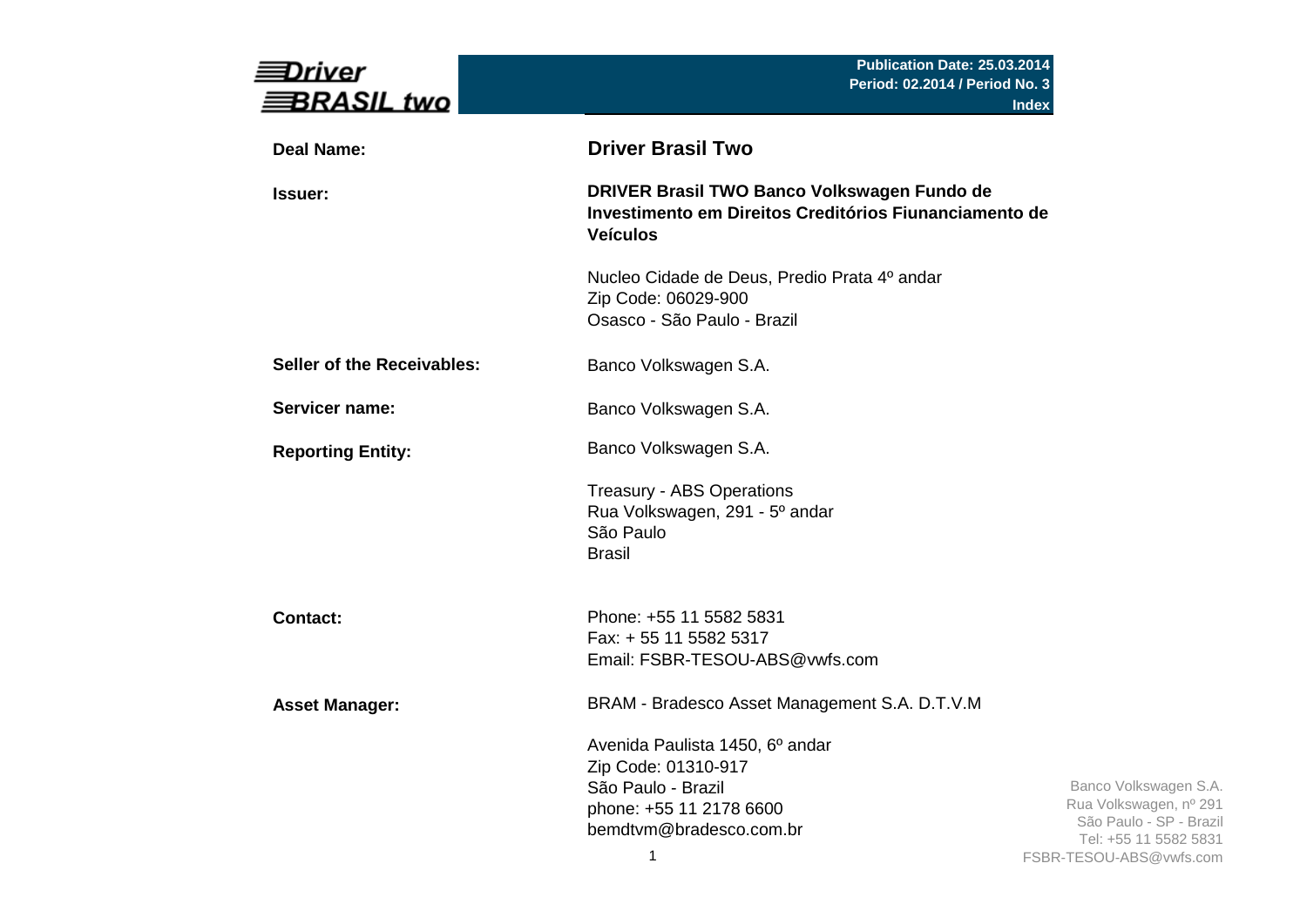# **EDriver BRASIL** two

### **Publication Date: 25.03.2014 Period: 02.2014 / Period No. 3 Index**

## **Contents**

| Page           | <b>Table of Contents</b>                 |
|----------------|------------------------------------------|
| 1              | Cover                                    |
| $\overline{2}$ | <b>Contents</b>                          |
| 3              | <b>Reporting Details</b>                 |
| 4              | <b>Parties Overview</b>                  |
| 5              | <b>Transaction Events I</b>              |
| 6              | <b>Transaction Events II</b>             |
| $\overline{7}$ | <b>Transaction Events III</b>            |
| 8              | <b>Information regarding the Notes I</b> |
| 9              | Information regarding the Notes II       |
| 10             | <b>Credit Enhancement</b>                |
| 11             | <b>Swap Fixing / Waterfall</b>           |
| 12             | <b>Amortisation Profile I</b>            |
| 13             | <b>Amortisation Profile II</b>           |
| 14             | <b>Run Out Schedule I</b>                |
| 15             | <b>Run Out Schedule II</b>               |
| 16             | <b>Outstanding Contracts</b>             |
| 17             | <b>Delinquencies</b>                     |
| 18             | <b>Recoveries</b>                        |
| 19             | Pool Data I                              |
| 20             | Pool Data II                             |
| 21             | Pool Data III                            |
| 22             | Pool Data IV                             |
| 23             | Pool Data V                              |
| 24             | Glossary                                 |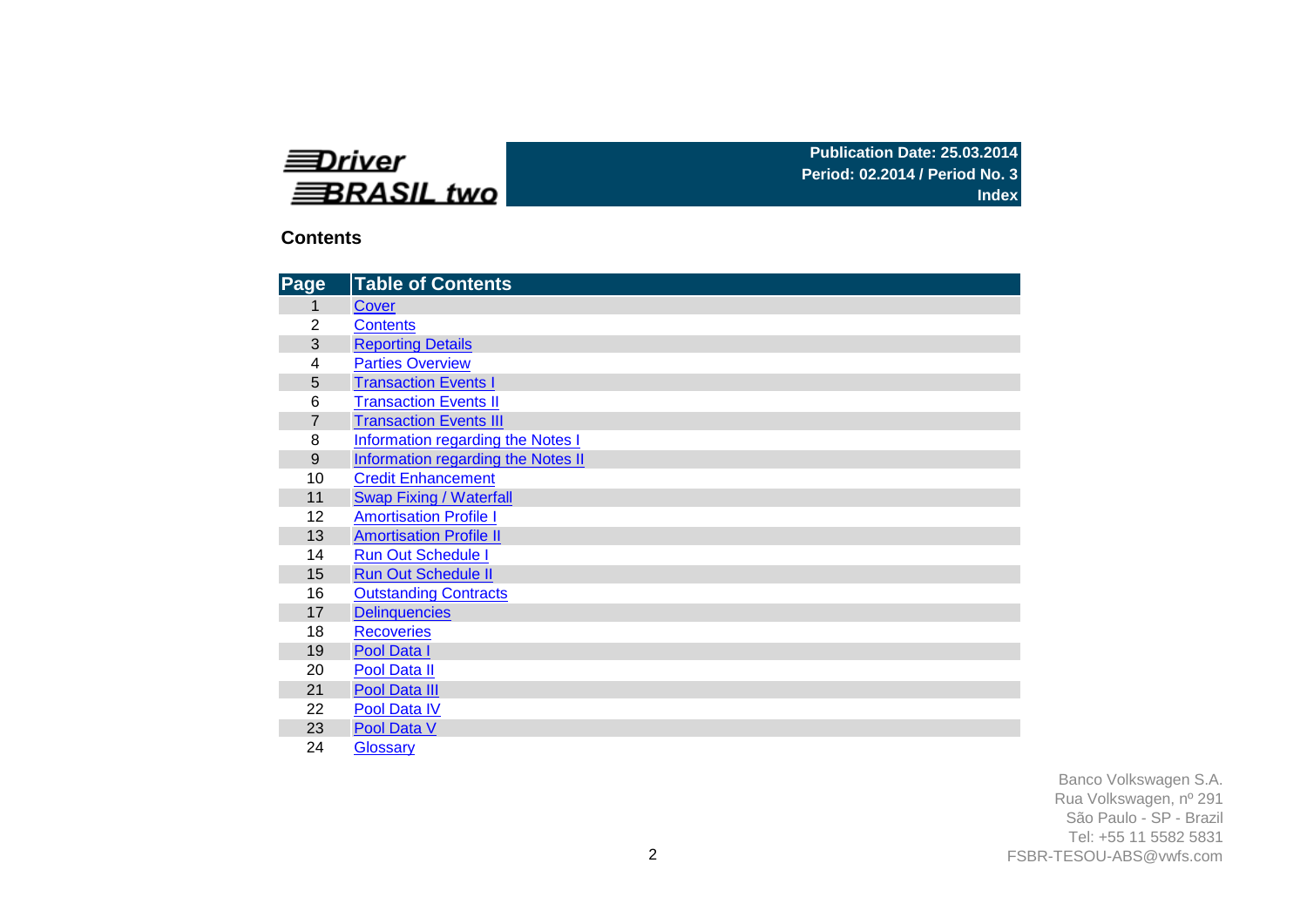# **EDriver BRASIL** two

**Publication Date: 25.03.2014 Period: 02.2014 / Period No. 3 Index**

## **Reporting Details**

| <b>Deal Overview</b>                |                                     |                                     |
|-------------------------------------|-------------------------------------|-------------------------------------|
| Cut-Off Date                        | 17/12/2013 Publication Date:        | 25/3/2014                           |
| Scheduled Date of Clean-Up-<br>Call | August 2016 Payment Date:           | 10/03/2014 (4th of each month)      |
| <b>Legal Maturity Date</b>          | December 2018 Reporting Date:       | 28/02/2014 (last day of each month) |
| <b>Issue Date</b>                   | 11/12/2013 Asset Collection Period: | from 01/02/2014 until 28/02/2014    |
| Period No.:                         | 3 Interest Accrual Period           | from 06/02/2014 until 10/03/2014    |
| Reporting frequency:                | monthly Note Payment Period:        | from 06/02/2014 until 10/03/2014    |
| <b>Next Payment Date:</b>           | 4/4/2014 Days accrued:              | 32                                  |

| <b>Type of Car at Pool Cut</b> | Number of<br><b>Contracts</b> | Percentage of<br><b>Contracts</b> | Outstanding<br><b>Discounted</b><br>Principal Balance | <b>Percentage Outstanding</b><br><b>Discounted Principal</b><br><b>Balance</b> |  |
|--------------------------------|-------------------------------|-----------------------------------|-------------------------------------------------------|--------------------------------------------------------------------------------|--|
| <b>New Cars</b>                | 54.082                        | 91,26%                            | 982.628.189,61                                        | 92,75%                                                                         |  |
| Used Cars                      | 5.178                         | 8,74%                             | 76.758.090,68                                         | 7,25%                                                                          |  |
| <b>Total</b>                   | 59.260                        | 100,00%                           | 1.059.386.280.29                                      | 100,00%                                                                        |  |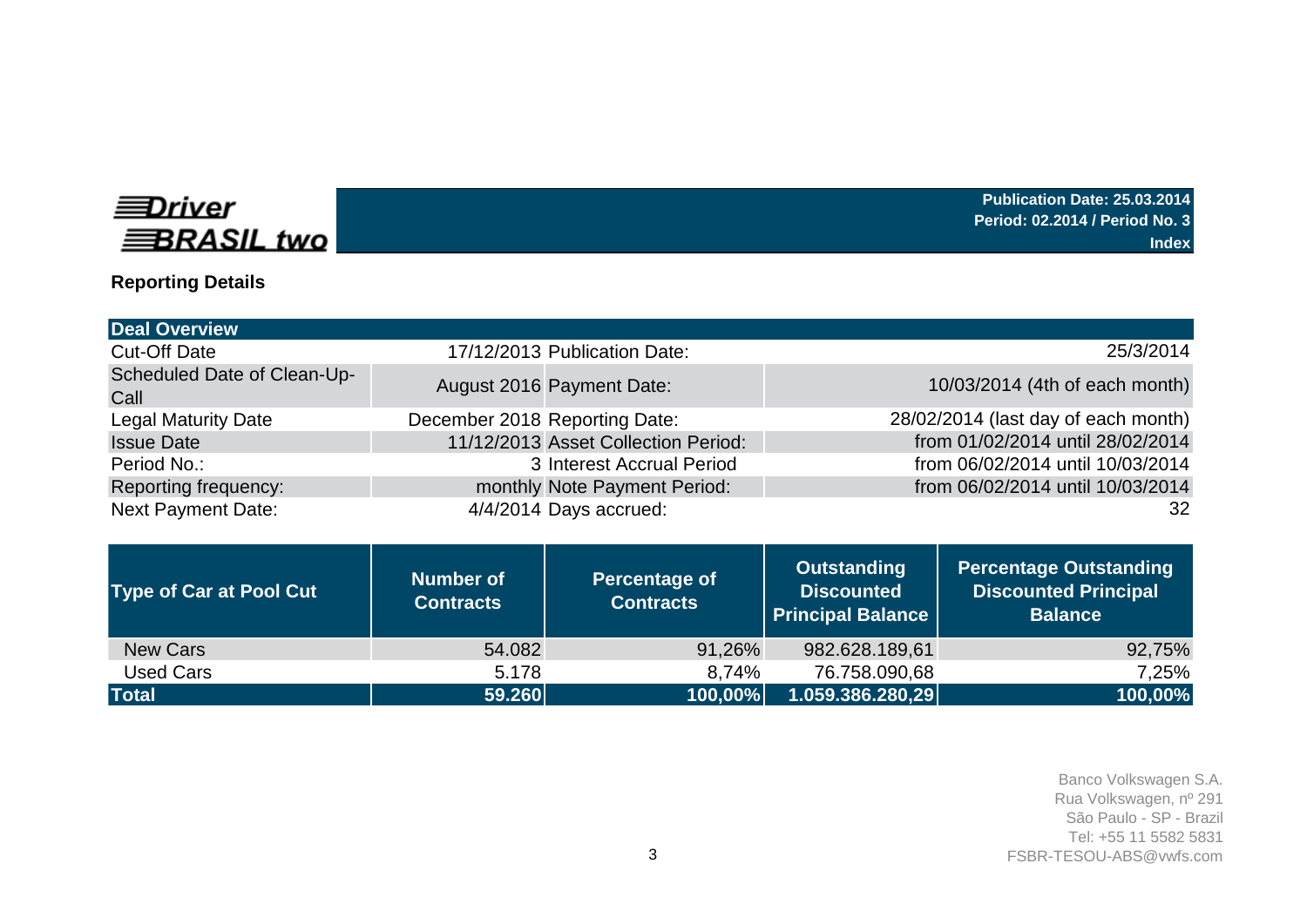

### **Parties Overview**

| <b>Administrator:</b>     | <b>BEM DISTRIBUIDORA DE TÍTULOS E VALORES</b><br><b>MOBILIÁRIOS LTDA</b><br>Cidade de Deus<br>Bairro Vila Yara - 4º andar<br>Osasco - São Paulo<br><b>Brazil</b>                                                                                                                                                                                                                          | <b>Asset Manager:</b>    | BRAM - Bradesco Asset Management S.A. D.T.V.M<br>Avenida Paulista 1450, 6º andar<br>Zip Code: 01310-917<br>São Paulo - Brazil<br>phone: +55 11 2178 6600<br>bemdtvm@bradesco.com.br                |                                                                                                                                |
|---------------------------|-------------------------------------------------------------------------------------------------------------------------------------------------------------------------------------------------------------------------------------------------------------------------------------------------------------------------------------------------------------------------------------------|--------------------------|----------------------------------------------------------------------------------------------------------------------------------------------------------------------------------------------------|--------------------------------------------------------------------------------------------------------------------------------|
| <b>Custodian Bank:</b>    | <b>Banco Bradesco S.A.</b><br>Cidade de Deus<br>Bairro vila Yara - 4º andar<br>Osasco - São Paulo<br><b>Brazil</b>                                                                                                                                                                                                                                                                        | <b>Collection Agent:</b> | Banco Volkswagen S.A.<br>Treasury - ABS Operations<br>Rua Volkswagen, 291<br>São Paulo<br><b>Brazil</b><br>Phone: +55 11 5582 55831<br>FSBR-TESOU-ABS@vwfs.com                                     |                                                                                                                                |
| <b>Swap Counterparty:</b> | Itaú BBA<br>Av. Brigadeiro Faria Lima, 3400<br>$30$ ao $80$ andar<br>São Paulo - SP<br><b>Brazil</b>                                                                                                                                                                                                                                                                                      | <b>Clearing System:</b>  | <b>CETIP S.A. - Mercados Organizados</b><br>Av. Brigadeiro Faria Lima, 1663, 1º andar<br>Jardim Paulistano São Paulo - SP<br>CEP: 01452-001<br>phone: +55 11 4152 9370<br>atendimento@cetip.com.br |                                                                                                                                |
| <b>Rating Agencies</b>    | Moody's América Latina Ltda.<br>Avenida Nações Unidas, 12551 16º andar<br>04578-903 São Paulo<br>Brazil<br>martin.fernandez-romero@moodys.com<br>rodrigo.conde@moodys.com<br><b>Standard &amp; Poors Brasil</b><br>Avenida Brigadeiro Faria Lima, 201 18º andar<br>05426-100 São Paulo<br><b>Brazil</b><br>leandro.albuquerque@standardpoors.com<br>gustavo.belger@standardpoors.com<br>4 |                          |                                                                                                                                                                                                    | Banco Volkswagen S.A.<br>Rua Volkswagen, nº 291<br>São Paulo - SP - Brazil<br>Tel: +55 11 5582 5831<br>FSBR-TESOU-ABS@vwfs.com |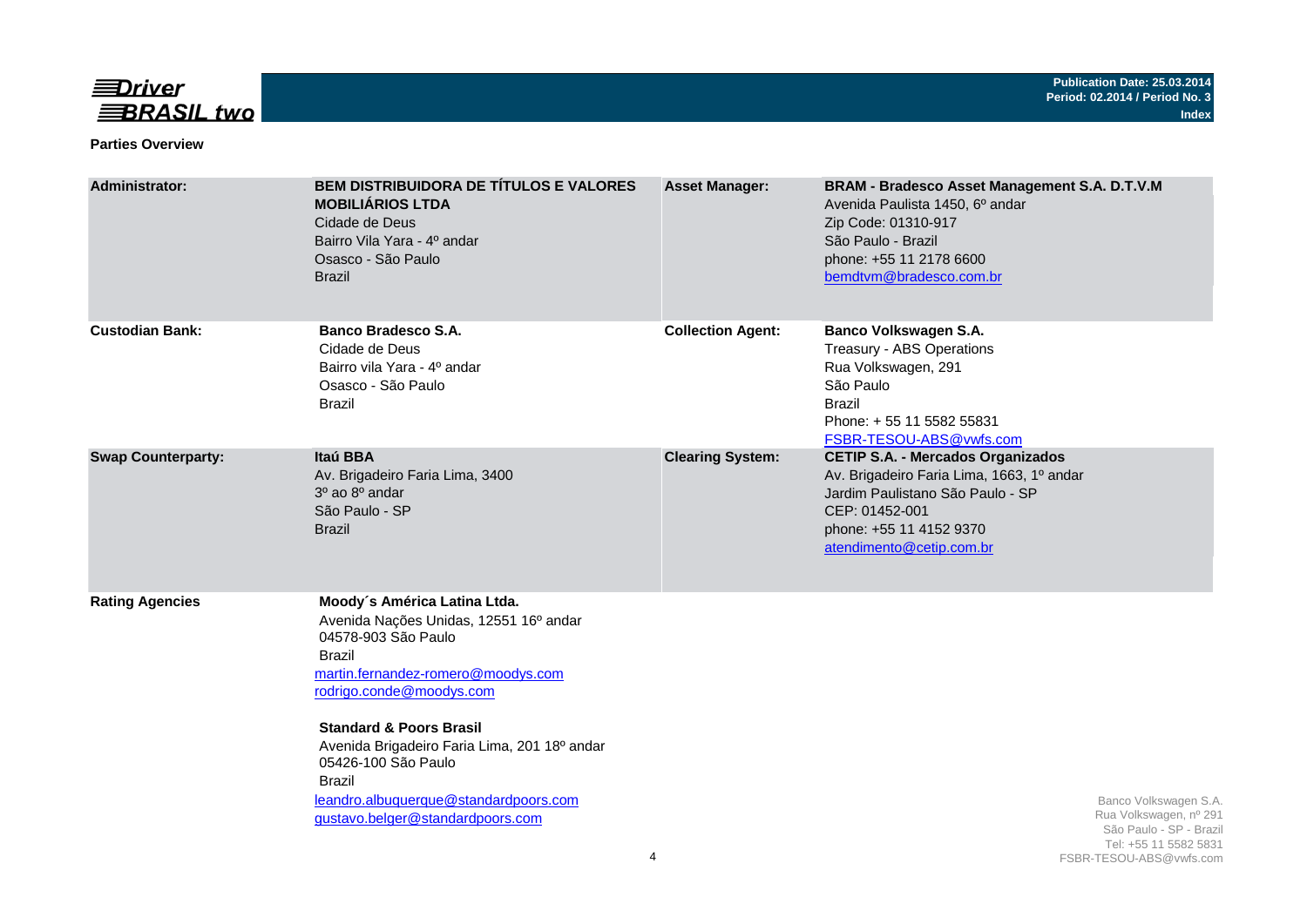

## **Transaction Events (I)**

| <b>Clean-Up Call Condition</b>                         |           |                                                                   |
|--------------------------------------------------------|-----------|-------------------------------------------------------------------|
| Percentage of Current Outstanding Discounted Portfolio | $87,31\%$ |                                                                   |
| Min. Percentage of Outstanding Discounted Portfolio    | 10.00%    | The Clean-Up-Call Condition is planned to be reached in Aug 2016. |

### **Clean-Up Call**

Banco Volkswagen S.A. will have the right at its option to exercise a Clean-Up Call and to repurchase the Loan Receivables from Driver Brasil One when the sum of the Discounted Principal Balance for all loan contracts is less than 10 per cent. of the sum of the Discounted Principal Balance for all Loan contracts as of the Cut Off Date, provided that all payment obligations under the Quotas will be thereby fulfilled.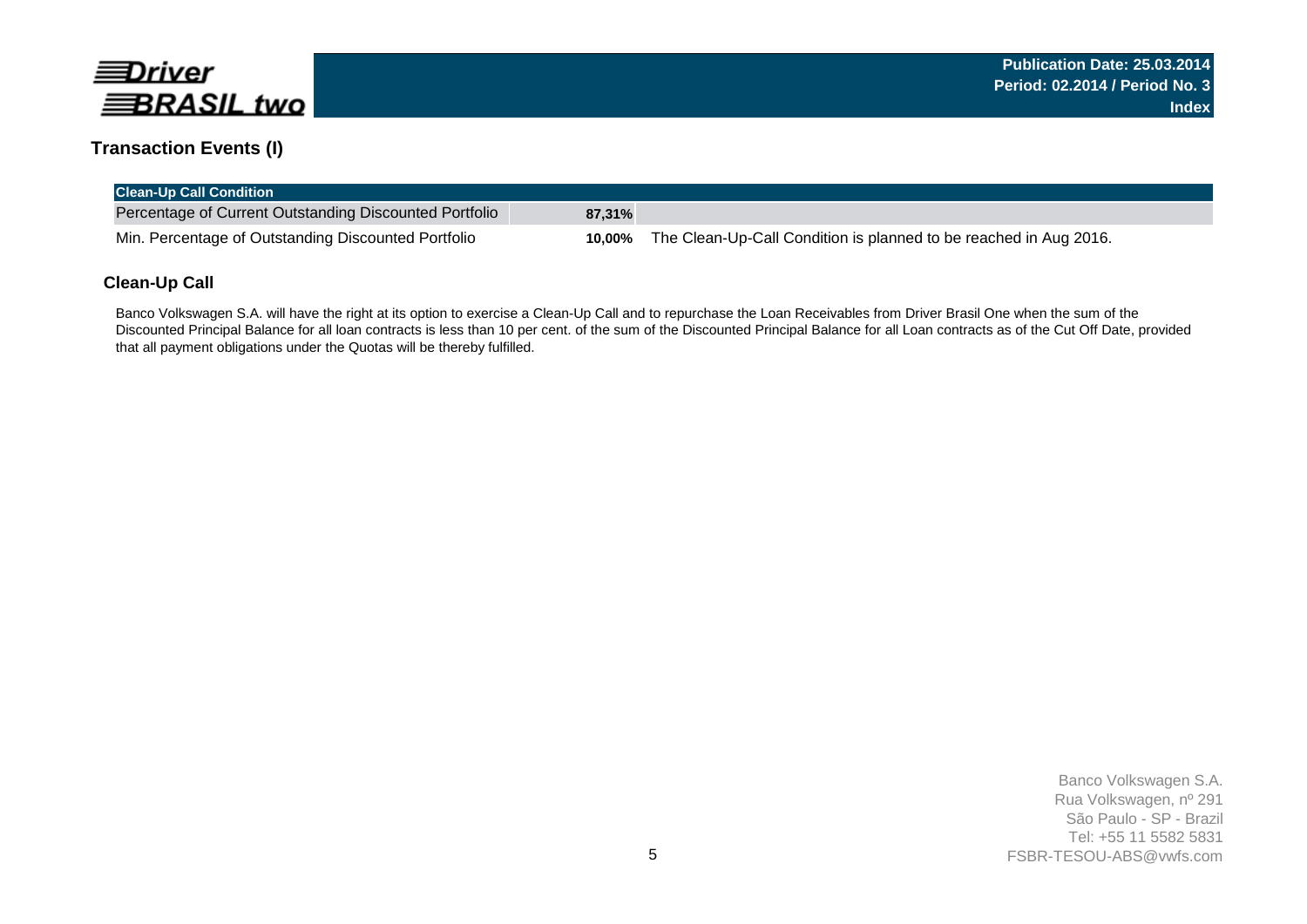

### **Transaction Events (II)**

| <b>Credit Enhancement Increase Conditions</b>                                                                                                                 |           |
|---------------------------------------------------------------------------------------------------------------------------------------------------------------|-----------|
| Level 1a Credit Enhancement Increase Condition - Cumulative Late Delinguencies do not amount to 2.6% for any<br>Payment Date before and incl. 12/2014         | <b>NO</b> |
| Level 1b Credit Enhancement Increase Condition -Cumulative Late Delinguencies do not amount to 4.8% for any<br>Payment Date between 01/2015 and incl. 12/2015 | <b>NO</b> |
| Level 2 Credit Enhancement Increase Condition - Cumulative Late Delinguencies do not amount to 7.4% for any<br><b>Payment Date</b>                            | ΝO        |

|                                   | Number of<br><b>Contracts</b> | <b>Outstanding</b><br><b>Discounted Principal</b><br><b>Balance (in Arrears)</b> | Outstanding<br><b>Discounted Principal</b><br><b>Balance (at Late</b><br>Delinquency) |
|-----------------------------------|-------------------------------|----------------------------------------------------------------------------------|---------------------------------------------------------------------------------------|
| Cumulative Late Delinguencies BOP |                               |                                                                                  |                                                                                       |
| Late Delinquencies                |                               |                                                                                  |                                                                                       |
| Cumulative Late Delinquencies EOP |                               |                                                                                  | R\$                                                                                   |
|                                   |                               |                                                                                  | <b>DA</b><br>1.050.000.000.00                                                         |

Cumulative Late Delinquency as percentage of Discounted Principal Balance at Pool-Cut *Discounted Principal Balance as of Pool-Cut Date*

R\$ 1.059.386.280,29

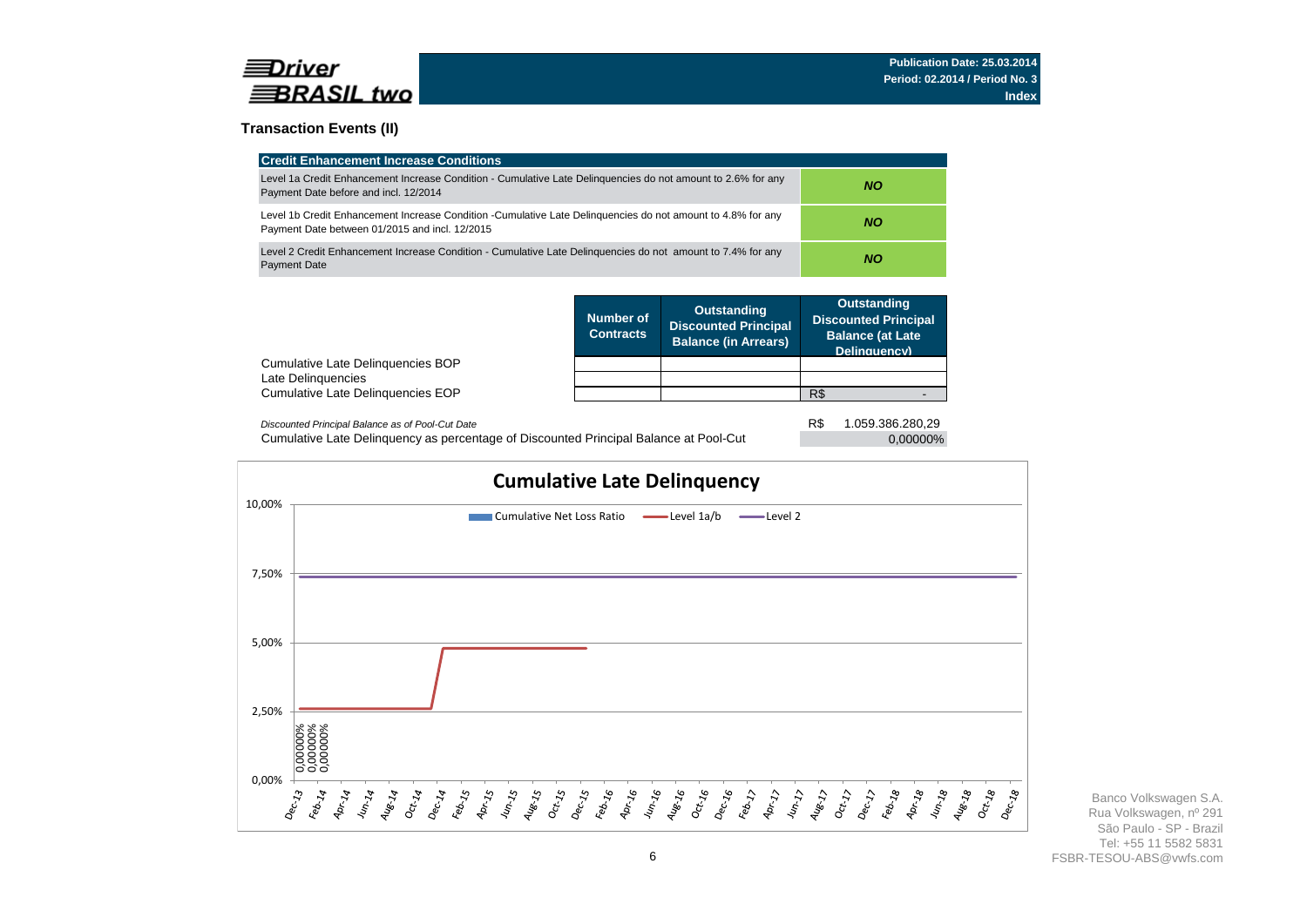

## **Transaction Events (III)**

| Administrator            |                  | Moody's           |                |                  |                   |                |
|--------------------------|------------------|-------------------|----------------|------------------|-------------------|----------------|
| <b>BEM DTVM</b>          | <b>Long Term</b> | <b>Short Term</b> | <b>Outlook</b> | <b>Long Term</b> | <b>Short Term</b> | <b>Outlook</b> |
| Rating                   | Aaa.br           | <b>BR-1</b>       | n.a.           | brAAA            | $brA-1$           | n.a            |
|                          |                  |                   |                |                  |                   |                |
| <b>Custodian Bank</b>    |                  | Moody's           |                |                  | S&P               |                |
| Banco Bradesco           | <b>Long Term</b> | <b>Short Term</b> | <b>Outlook</b> | <b>Long Term</b> | <b>Short Term</b> | <b>Outlook</b> |
| Rating                   | Aaa.br           | <b>BR-1</b>       | n.a.           | brAAA            | $brA-1$           | n.a            |
|                          |                  |                   |                |                  |                   |                |
| <b>Swap Counterparty</b> |                  | Moody's           |                |                  | S&P               |                |
| Itaú BBA                 | <b>Long Term</b> | <b>Short Term</b> | <b>Outlook</b> | <b>Long Term</b> | <b>Short Term</b> | <b>Outlook</b> |
| Rating                   | Aaa.br           | <b>BR-1</b>       | n.a.           | brAAA            | $brA-1$           | n.a            |
|                          |                  |                   |                |                  |                   |                |
| <b>Servicer</b>          |                  | Moody's           |                |                  | S&P               |                |
| Banco Volkswagen S.A.    | <b>Long Term</b> | <b>Short Term</b> | <b>Outlook</b> | <b>Long Term</b> | <b>Short Term</b> | <b>Outlook</b> |
| Rating                   | n.a.             | n.a.              | n.a.           | brAAA            | n.a.              | <b>Stable</b>  |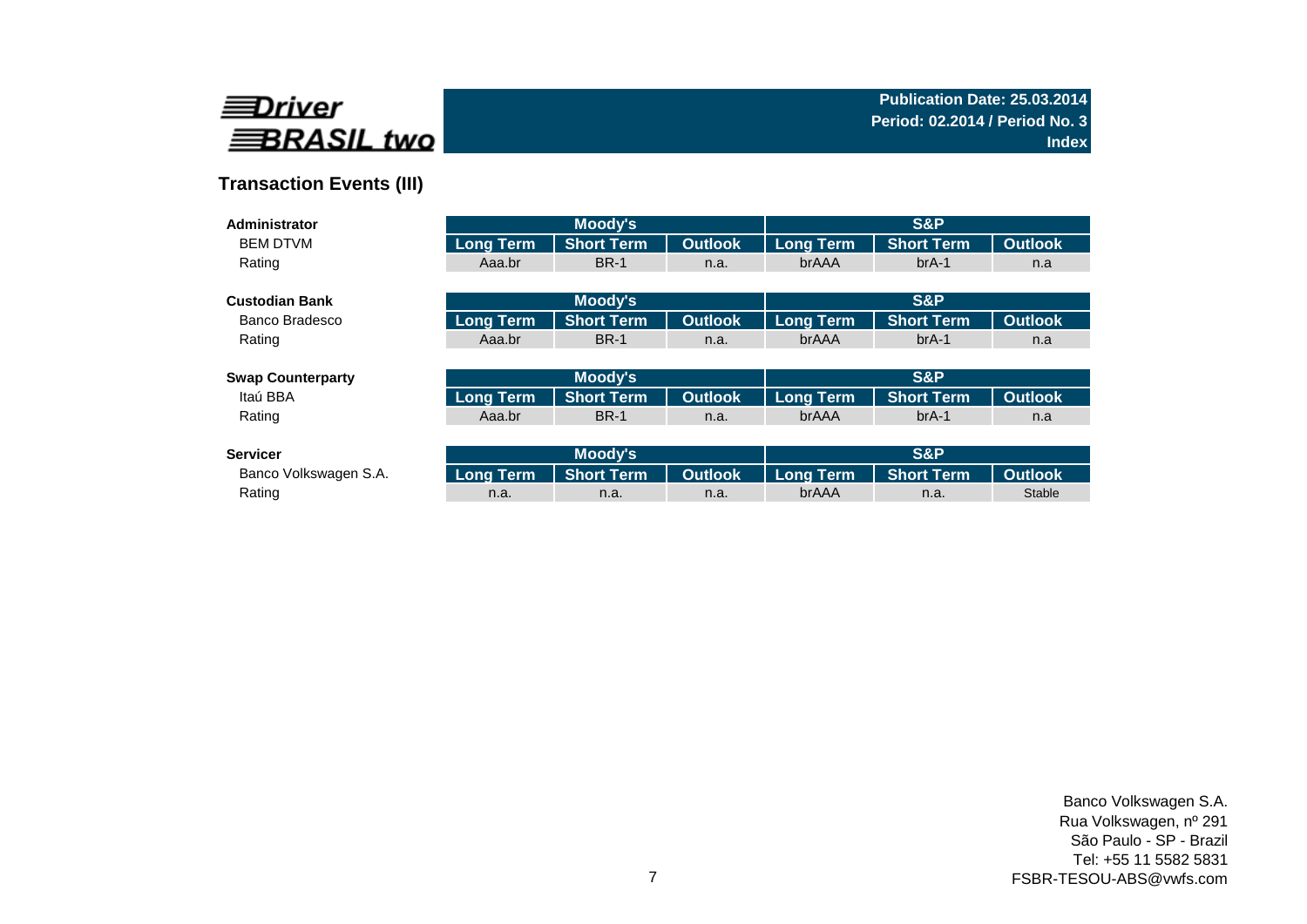

## **Information regarding the Notes I**

| <b>Rating at Issue Date</b>    | <b>Senior Quota</b> | <b>Mezzanine Quota</b> |
|--------------------------------|---------------------|------------------------|
| Moody's                        | AAA.br              | A1.br                  |
| <b>Standard &amp; Poors</b>    | brAAA               | $brA+$                 |
| <b>Current Rating</b>          | <b>Senior Quota</b> | <b>Mezzanine Quota</b> |
| Moody's                        | AAA.br              | A1.br                  |
|                                |                     |                        |
| <b>Standard &amp; Poors</b>    | brAAA               | $brA+$                 |
| <b>Information on Notes</b>    | <b>Senior Quota</b> | <b>Mezzanine Quota</b> |
| Legal maturity date            | December 2018       | December 2018          |
| Scheduled Clean Up Call        | August 2016         | August 2016            |
| ISIN:                          | BRDVERCTF004        | BRDVERCTF012           |
| <b>Nominal Amount</b>          | R\$<br>25.000,00    | R\$<br>25.000,00       |
| <b>Information on Interest</b> | <b>Senior Quota</b> | <b>Mezzanine Quota</b> |
| Spread/Margin                  | 92 bps              | 170 bps                |
|                                |                     |                        |
| <b>Index Rate</b>              | Daily CDI           | Daily CDI              |
| Fixed/Floating                 | floating            | floating               |
| <b>Current Coupon</b>          | Daily CDI + 92      | Daily CDI + 170        |
| Day Count Convention           | actual/252          | actual/252             |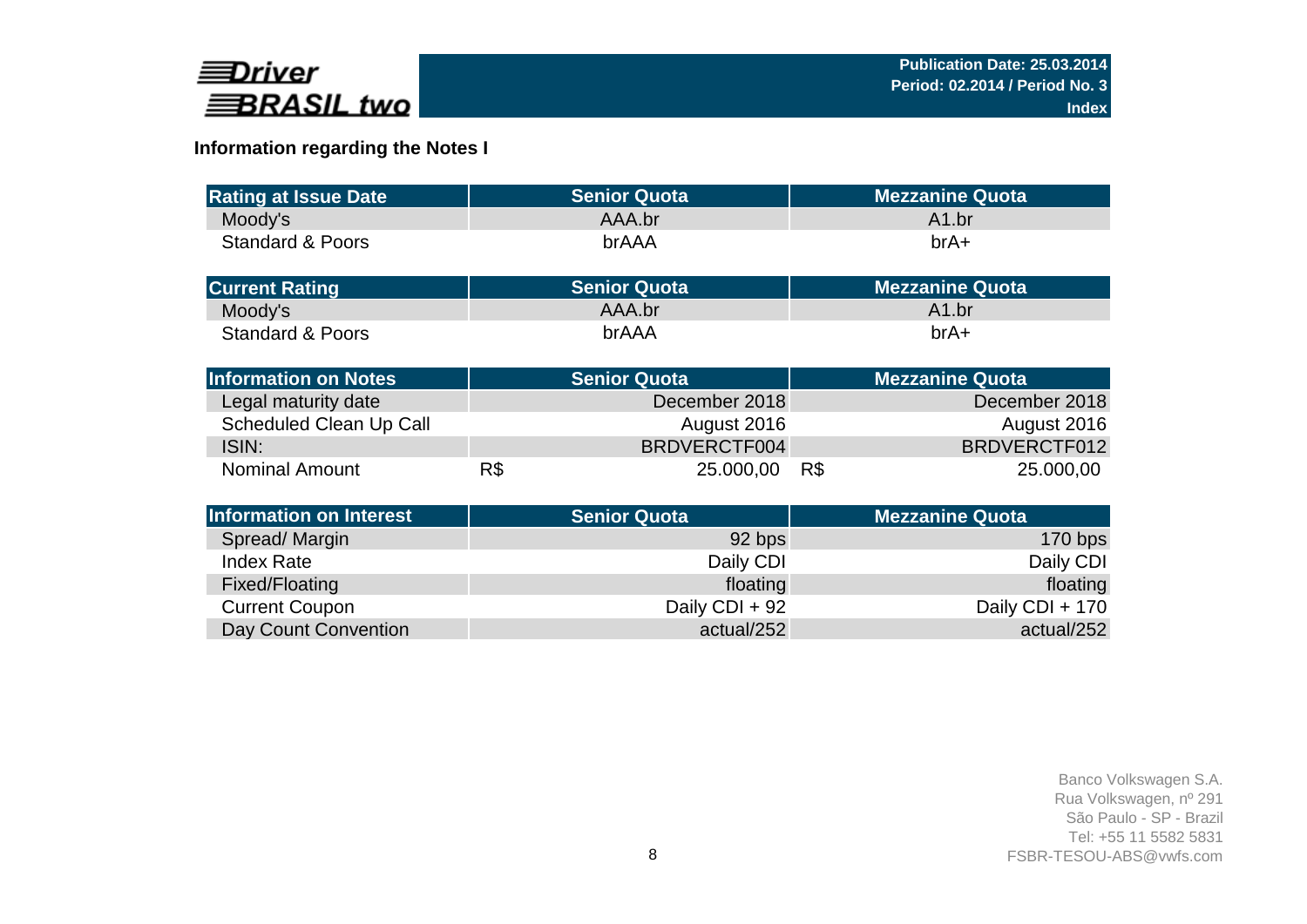

## **Information regarding the Notes II**

| <b>Monthly Period:</b>               | 28/2/2014                   |
|--------------------------------------|-----------------------------|
| Payment Date:                        | 10/3/2014                   |
| Interest Accrual Period (from/until) | 06/02/2014 until 10/03/2014 |
| Days accrued                         | 32                          |
| Index Rate                           | Daily CDI                   |
| Index Rate as of Month End           | 10.27%                      |
| Day Count Convention                 | actual/252                  |

| <b>Interest Payments</b>                      |     | <b>Senior Quota</b> |     | <b>Mezzanine Quota</b> |
|-----------------------------------------------|-----|---------------------|-----|------------------------|
| Total Interest Amount of the Reporting Period | R\$ | 15.558.534.03       | R\$ | 751.177.51             |
| Paid Interest                                 |     |                     |     |                        |

| Note Balance                                     | <b>Senior Quota</b>                   | <b>Mezzanine Quota</b> |
|--------------------------------------------------|---------------------------------------|------------------------|
| Note Balance as of Beginning of Period           | R\$ 957.000.000,00                    | 43.000.000.00<br>R\$   |
| Note Balance as of End of Period                 | R\$ 868.100.000,00                    | R\$43.000.000,00       |
| <b>Class Balance as of the End of the Period</b> | R\$  88.900.000,00   R\$ <sup> </sup> |                        |

| <b>Payments to Investors per note</b> |     | <b>Senior Quota</b> | <b>Mezzanine Quota</b> |        |  |  |
|---------------------------------------|-----|---------------------|------------------------|--------|--|--|
| Interest                              | R\$ | 406.44              | R\$                    | 436.73 |  |  |
| <b>Principal Repayment</b>            | R\$ | 2.322.36            | R\$                    | -      |  |  |
| Number of Notes                       |     | 38.280              |                        | 1.720  |  |  |

| <b>Overcollateralisation</b>     | <b>Senior Quota</b> | <b>I</b> Mezzanine Quota |
|----------------------------------|---------------------|--------------------------|
| Initial OC Percentage at Poolcut | 9.6647%             | 5,6057%                  |
| Current OC Percentage            | 9.6647%             | 5,6057%                  |
| Target OC Percentage             | 12.5000%            | 7,0000%                  |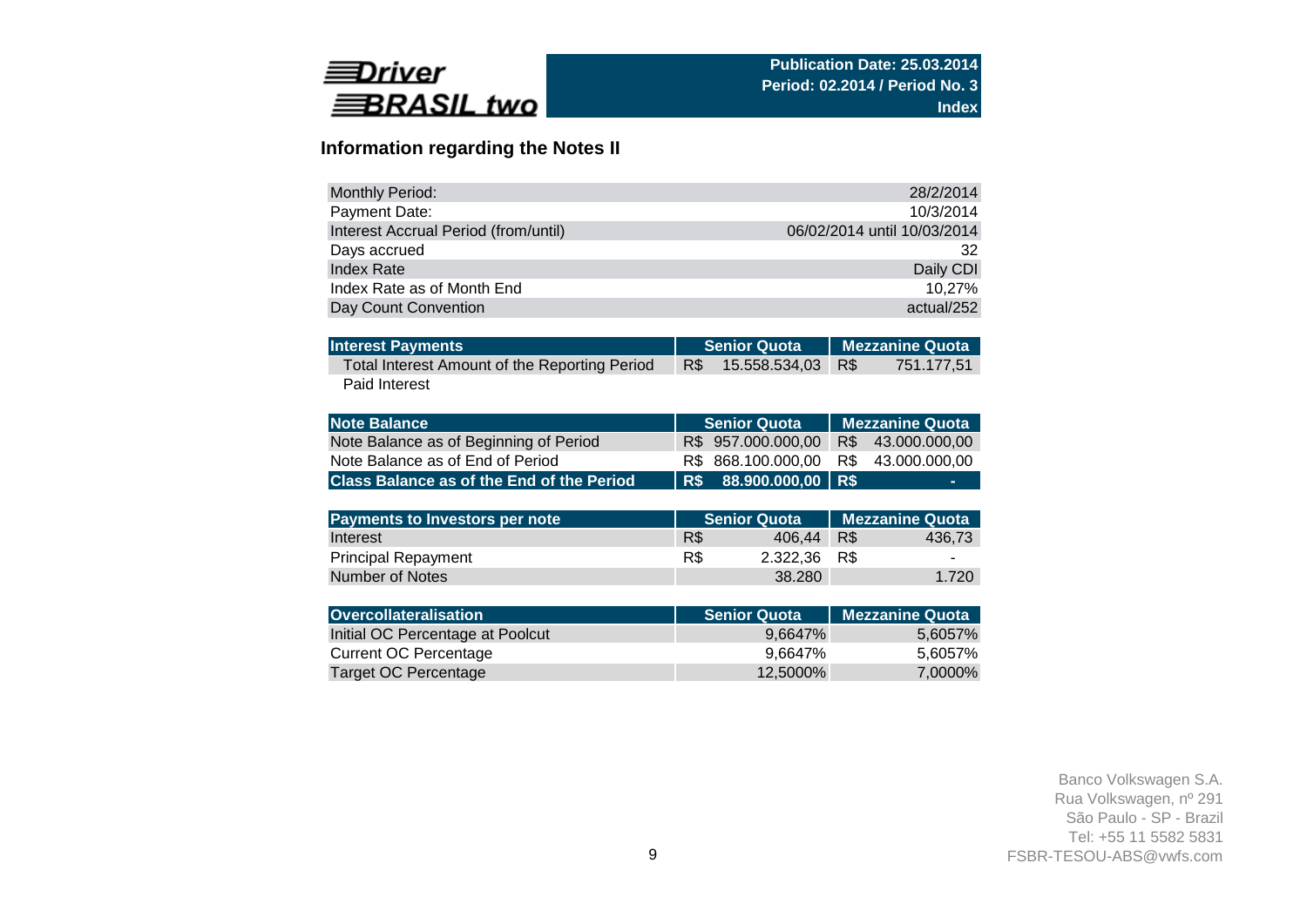

## **Credit Enhancement**

| <b>Credit Enhancement @ Pool-Cut</b> | % of Discounted Principal Balance | Value          |
|--------------------------------------|-----------------------------------|----------------|
| Mezzanine Quota                      | 4,06% R\$                         | 43.000.000,00  |
| <b>Subordinated Quota</b>            | 7,02% R\$                         | 74.406.137.20  |
| Overcollateralization                | 11,08% R\$                        | 117.406.137.20 |
| Cash Collateral Account              | 1,00% R\$                         | 10.593.862.80  |

### **Calculation of Credit Enhancement**

- The Senior Quota benefits from the Mezzanine, Subordinated Quotas and the Cash Collateral Account;
- The Mezanine Quota benefits from the Subordinated Quota and the Cash Collateral Account;
- The transaction starts with sequential amortisation and therefore initially only the Senior Quota will receive principal payments;

 ● The transaction switches into pro rata amortisation once an overcollateralisation percentage (i.e. credit enhancement excluding cash collateral) of OC-Percentage for the Senior Quota and OC-Percentage for the Mezanine Quota has been reached.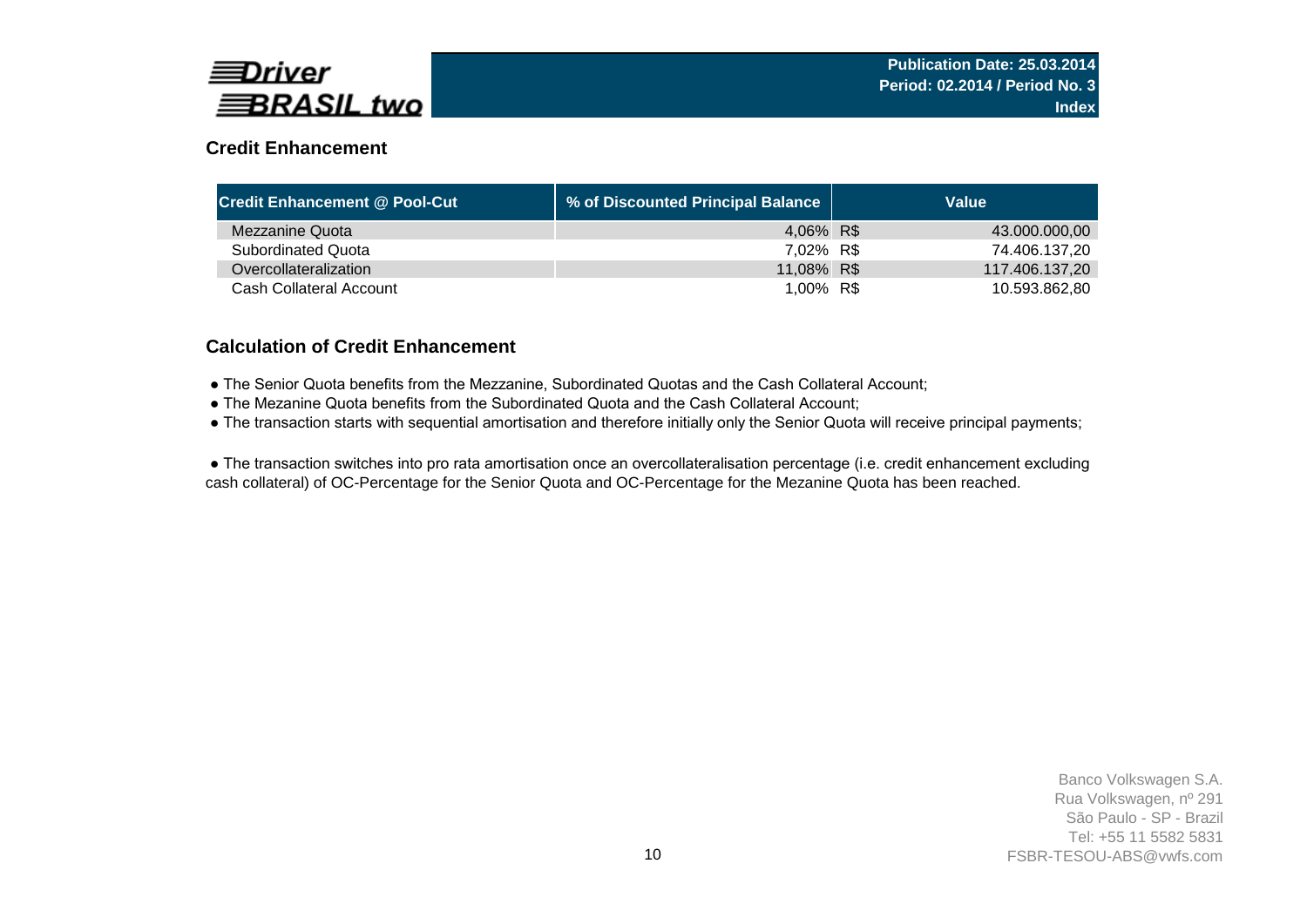

## **Swap Fixing / Waterfall**

|     | <b>Senior Quota</b>           |     | <b>Mezzanine Quota</b>        |
|-----|-------------------------------|-----|-------------------------------|
| R\$ | 957.000.000,00                | R\$ | 43.000.000,00                 |
| R\$ | 868.100.000,00                | R\$ | 43.000.000,00                 |
|     | <b>Fix Interest Rate</b>      |     | <b>Fix Interest Rate</b>      |
|     | <b>Floating Interest Rate</b> |     | <b>Floating Interest Rate</b> |
|     |                               |     |                               |
|     |                               |     |                               |
| R\$ | 117.282.407,85                |     |                               |
| R\$ | (207.230,00)                  |     |                               |
| R\$ | (1.190.352,72)                |     |                               |
| R\$ | (15.558.534,03)               |     |                               |
| R\$ | (751.177, 51)                 |     |                               |
| R\$ | (10.629.712,99)               |     |                               |
| R\$ | (88.900.000,00)               |     |                               |
| R\$ |                               |     |                               |
| R\$ |                               |     |                               |
|     |                               |     |                               |

9) Remaining Amount Due to Rounding The RS R\$ (45.400,60)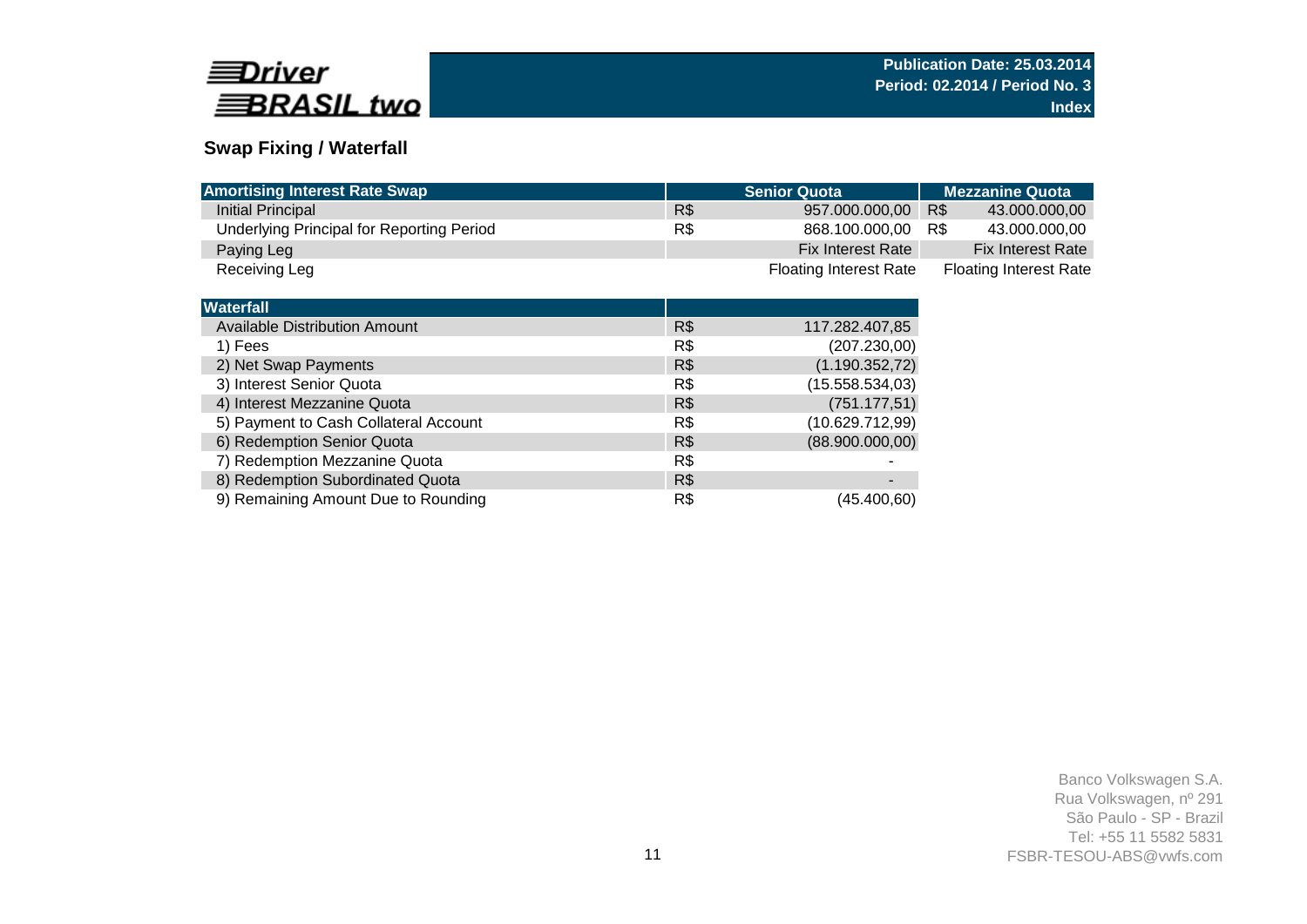

**Publication Date: 25.03.2014 Period: 02.2014 / Period No. 3 Index**

## **Amortisation Profile I\***

| <b>Reporting Period</b> | <b>Senior Quota</b> | <b>Mezzanine Quota</b> |
|-------------------------|---------------------|------------------------|
| Poolcut                 | 957.000.000,00      | 43.000.000,00          |
| 12/2013                 | 957.000.000,00      | 43.000.000,00          |
| 01/2014                 | 957.000.000,00      | 43.000.000,00          |
| 02/2014                 | 868.100.000,00      | 43.000.000,00          |
| 03/2014                 | 827.605.000,00      | 43.000.000,00          |
| 04/2014                 | 761.216.158,47      | 43.000.000,00          |
| 05/2014                 | 720.384.848,50      | 43.000.000,00          |
| 06/2014                 | 683.297.329,17      | 43.000.000,00          |
| 07/2014                 | 645.622.099,50      | 41.027.217,16          |
| 08/2014                 | 608.585.411,63      | 38.673.654,24          |
| 09/2014                 | 572.177.635,62      | 36.360.056,65          |
| 10/2014                 | 536.389.283,56      | 34.085.821,47          |
| 11/2014                 | 505.441.878,67      | 32.119.212,98          |
| 12/2014                 | 475.020.125,83      | 30.186.008,00          |
| 01/2015                 | 445.116.094,55      | 28.285.702,56          |
| 02/2015                 | 415.721.971,28      | 26.417.800,15          |
| 03/2015                 | 386.830.057,76      | 24.581.811,55          |
| 04/2015                 | 358.432.769,24      | 22.777.254,79          |
| 05/2015                 | 335.197.875,91      | 21.300.751,72          |
| 06/2015                 | 312.359.658,57      | 19.849.456,14          |
| 07/2015                 | 289.912.127,14      | 18.422.987,39          |
| 08/2015                 | 267.849.379,90      | 17.020.970,45          |
| 09/2015                 | 246.165.602,20      | 15.643.035,80          |
| 10/2015                 | 224.855.065,16      | 14.288.819,41          |
| 11/2015                 | 208.636.370,42      | 13.258.173,29          |
| 12/2015                 | 192.695.726,22      | 12.245.196,40          |
| 01/2016                 | 177.028.930,72      | 11.249.621,71          |
| 02/2016                 | 161.631.844,05      | 10.271.186,15          |
| 03/2016                 | 146.500.387,43      | 9.309.630,53           |
| 04/2016                 | 131.630.542,27      | 8.364.699,48           |
| 05/2016                 | 120.870.619,95      | 7.680.940,87           |
| 06/2016                 | 110.295.965,66      | 7.008.955,45           |
| 07/2016                 | 99.903.777,51       | 6.348.565,17           |

<sup>+</sup>Based on the following assumptions: CPR of 14,5%, Clean Up Call at 10%, Net Losses at 2,09%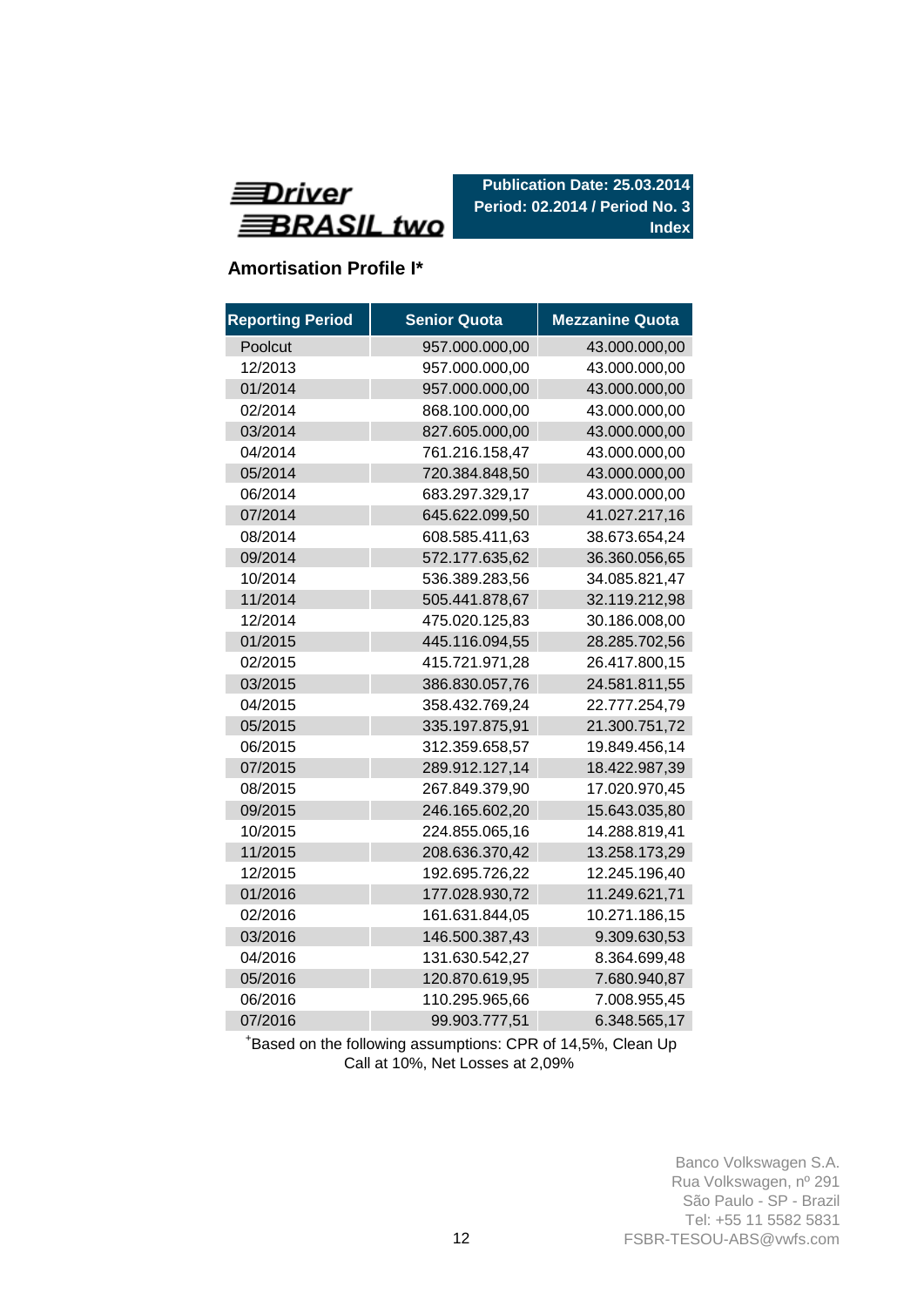

## **Amortisation Profile II**



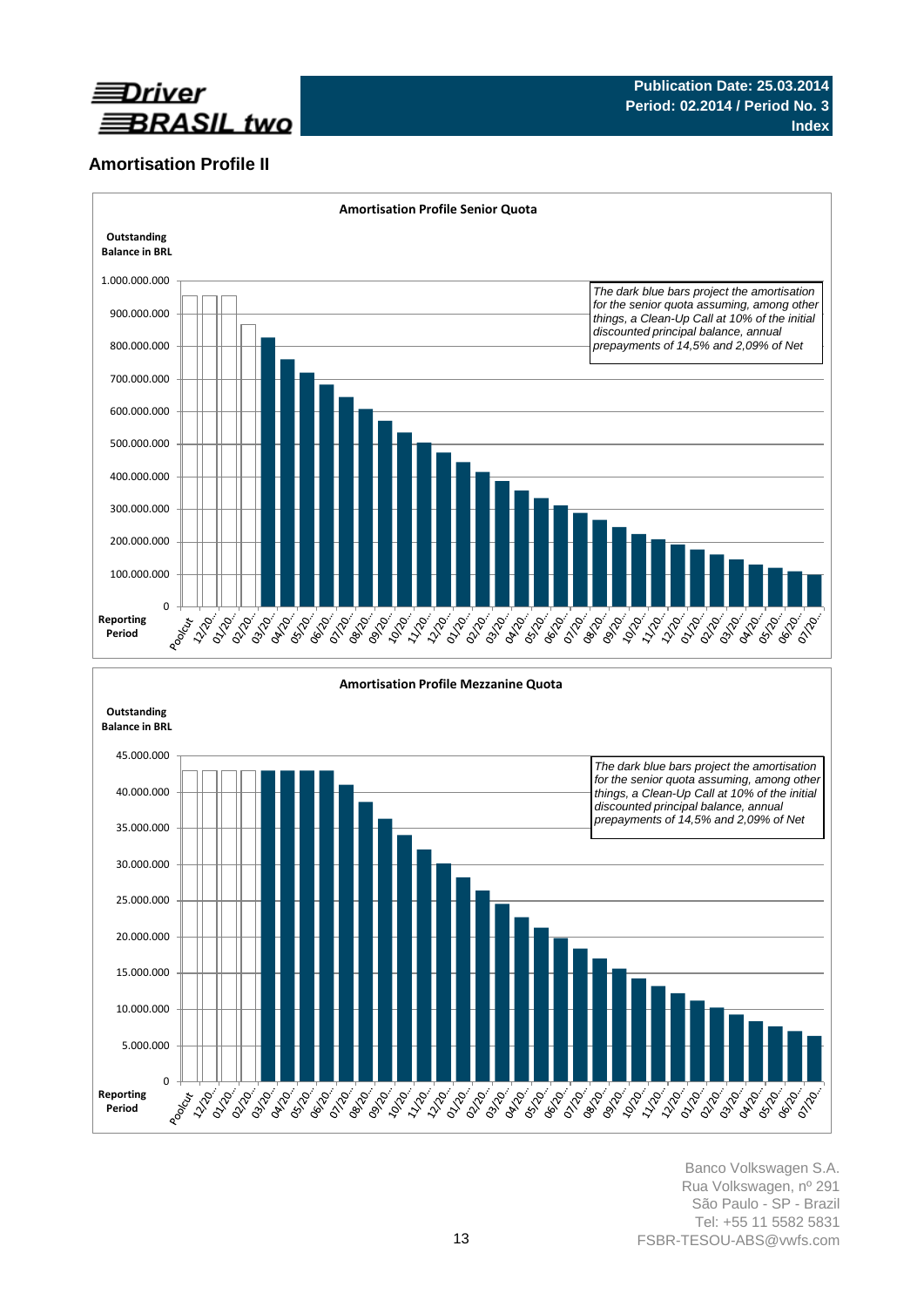

## **Run Out Schedule I**

| <b>Payment Date</b>     |            | <b>Remaining Interest</b>  |            | <b>Outstanding Discounted</b><br><b>Principal Balance</b> |            | <b>ABS Remaining</b><br><b>Nominal</b> |
|-------------------------|------------|----------------------------|------------|-----------------------------------------------------------|------------|----------------------------------------|
| arrears                 | R\$        | 615.905,41                 | R\$        | 1.976.362,12                                              | R\$        | 2.592.267,53                           |
| 03/2014                 | R\$        | 9.439.673,45               | R\$        | 36.206.370,08                                             | R\$        | 45.646.043,53                          |
| 04/2014                 | R\$        | 9.202.333,43               | R\$        | 35.738.036,12                                             | R\$        | 44.940.369,55                          |
| 05/2014                 | R\$        | 8.843.544,41               | R\$        | 35.328.225,81                                             | R\$        | 44.171.770,22                          |
| 06/2014                 | R\$        | 8.483.682,23               | R\$        | 35.118.726,45                                             | R\$        | 43.602.408,68                          |
| 07/2014                 | R\$        | 8.120.992,26               | R\$        | 34.726.756,49                                             | R\$        | 42.847.748,75                          |
| 08/2014                 | R\$        | 7.761.077,13               | R\$        | 34.353.761,71                                             | R\$        | 42.114.838,84                          |
| 09/2014                 | R\$        | 7.403.693.82               | R\$        | 33.713.649,11                                             | R\$        | 41.117.342,93                          |
| 10/2014                 | R\$        | 7.053.755,90               | R\$        | 32.891.786,58                                             | R\$        | 39.945.542,48                          |
| 11/2014                 | R\$        | 6.711.782,54               | R\$        | 32.195.270,75                                             | R\$        | 38.907.053,29                          |
| 12/2014                 | R\$        | 6.376.932,60               | R\$        | 31.696.161,86                                             | R\$        | 38.073.094,46                          |
| 01/2015                 | R\$        | 6.047.678,52               | R\$        | 30.944.981,45                                             | R\$        | 36.992.659,97                          |
| 02/2015                 | R\$        | 5.724.684,26               | R\$        | 30.480.018,83                                             | R\$        | 36.204.703,09                          |
| 03/2015                 | R\$        | 5.408.864,18               | R\$        | 30.111.195,78                                             | R\$        | 35.520.059,96                          |
| 04/2015                 | R\$        | 5.095.934,70               | R\$        | 28.777.706,73                                             | R\$        | 33.873.641,43                          |
| 05/2015                 | R\$        | 4.796.990,03               | R\$        | 28.195.377,99                                             | R\$        | 32.992.368,02                          |
| 06/2015                 | R\$        | 4.503.260,70               | R\$        | 26.155.285,09                                             | R\$        | 30.658.545,79                          |
| 07/2015                 | R\$        | 4.231.042,67               | R\$        | 24.943.223,79                                             | R\$        | 29.174.266,46                          |
| 08/2015                 | R\$        | 3.971.536,74               | R\$        | 23.977.837,93                                             | R\$        | 27.949.374,67                          |
| 09/2015                 | R\$        | 3.721.712,63               | R\$        | 22.114.182.35                                             | R\$        | 25.835.894,98                          |
| 10/2015                 | R\$        | 3.491.348,70               | R\$        | 20.299.993,82                                             | R\$        | 23.791.342,52                          |
| 11/2015                 | R\$        | 3.279.661,40               | R\$        | 19.606.441,36                                             | R\$        | 22.886.102,76                          |
| 12/2015                 | R\$        | 3.075.889,81               | R\$        | 18.961.703,31                                             | R\$        | 22.037.593,12                          |
| 01/2016                 | R\$        | 2.878.374,92               | R\$        | 18.214.958,70                                             | R\$        | 21.093.333,62                          |
| 02/2016                 | R\$        | 2.688.761,58               | R\$        | 17.713.017,29                                             | R\$        | 20.401.778,87                          |
| 03/2016                 | R\$        | 2.504.393,87               | R\$        | 17.200.119,70                                             | R\$        | 19.704.513,57                          |
| 04/2016                 | R\$        | 2.325.170,32               | R\$        | 16.606.106,97                                             | R\$        | 18.931.277,29                          |
| 05/2016                 | R\$        | 2.152.520,33               | R\$        | 16.151.862,77                                             | R\$        | 18.304.383,10                          |
| 06/2016                 | R\$        | 1.984.397,42               | R\$        | 15.520.026,20                                             | R\$        | 17.504.423,62                          |
| 07/2016                 | R\$        | 1.822.909,33               | R\$        | 14.618.991,30                                             | R\$        | 16.441.900,63                          |
| 08/2016                 | R\$        | 1.670.904,52               | R\$        | 13.727.406,12                                             | R\$        | 15.398.310,64                          |
| 09/2016                 | R\$        | 1.527.930,38               | R\$        | 12.637.677,73                                             | R\$        | 14.165.608,11                          |
| 10/2016                 | R\$        | 1.396.064,33               | R\$        | 11.788.101,41                                             | R\$        | 13.184.165,74                          |
| 11/2016                 | R\$        | 1.273.112,04               | R\$        | 11.145.260,93                                             | R\$        | 12.418.372,97                          |
| 12/2016                 | R\$        | 1.157.146,49               | R\$        | 10.623.834,39                                             | R\$        | 11.780.980,88                          |
| 01/2017                 | R\$        | 1.046.483,03               | R\$        | 9.955.544,99                                              | R\$        | 11.002.028,02                          |
| 02/2017                 | R\$        | 942.713,84                 | R\$        | 9.482.734,57                                              | R\$        | 10.425.448,41                          |
| 03/2017                 | R\$        | 844.170,99                 | R\$        | 9.053.492,16                                              | R\$        | 9.897.663,15                           |
| 04/2017                 | R\$        | 749.982,86                 | R\$        | 8.516.702,70                                              | R\$        | 9.266.685,56                           |
| 05/2017                 | R\$        | 661.436,90                 | R\$        | 8.100.206,81                                              | R\$        | 8.761.643,71                           |
| 06/2017                 | R\$        | 577.064,14                 | R\$        | 7.562.294,34                                              | R\$        | 8.139.358,48                           |
| 07/2017                 | R\$        | 498.221,66                 | R\$        | 6.916.509,08                                              | R\$        | 7.414.730,74                           |
| 08/2017                 | R\$        | 426.209,52                 | R\$        | 6.222.002,32                                              | R\$        | 6.648.211,84                           |
| 09/2017                 | R\$        | 361.374,94                 | R\$        | 5.274.077,97                                              | R\$        | 5.635.452,91                           |
| 10/2017                 | R\$        | 306.446,20                 | R\$        | 4.527.074,22                                              | R\$        | 4.833.520,42                           |
| 11/2017                 | R\$        | 259.332,26                 | R\$        | 4.113.932,32                                              | R\$        | 4.373.264,58                           |
| 12/2017                 | R\$        | 216.504,61                 | R\$        | 3.704.690,54                                              | R\$        | 3.921.195,15                           |
| 01/2018                 | R\$        | 177.971,41                 | R\$        | 3.263.357,50                                              | R\$        | 3.441.328,91                           |
| 02/2018                 | R\$        | 143.987,24                 | R\$        | 2.976.111,77                                              | R\$        | 3.120.099,01                           |
| 03/2018                 | R\$        | 112.925,39                 | R\$        | 2.592.498,52                                              | R\$        | 2.705.423,91                           |
| 04/2018                 | R\$        | 85.988,20                  | R\$        | 2.183.433,55                                              | R\$        | 2.269.421,75                           |
| 05/2018                 | R\$        | 63.237,70                  | R\$        | 1.901.280,05                                              | R\$        | 1.964.517,75                           |
| 06/2018                 | R\$        | 43.451,02                  | R\$        | 1.584.430,60                                              | R\$        | 1.627.881,62                           |
| 07/2018                 | R\$        | 26.937,65                  | R\$        | 1.282.966,46                                              | R\$        | 1.309.904,11                           |
| 08/2018                 | R\$        | 13.574,30                  | R\$        | 886.803,04                                                | R\$        | 900.377,34                             |
| 09/2018<br><b>Total</b> | R\$<br>R\$ | 4.351,37<br>164.306.028,28 | R\$<br>R\$ | 419.078,48<br>924.979.641,01                              | R\$<br>R\$ | 423.429,85<br>1.089.285.669,29         |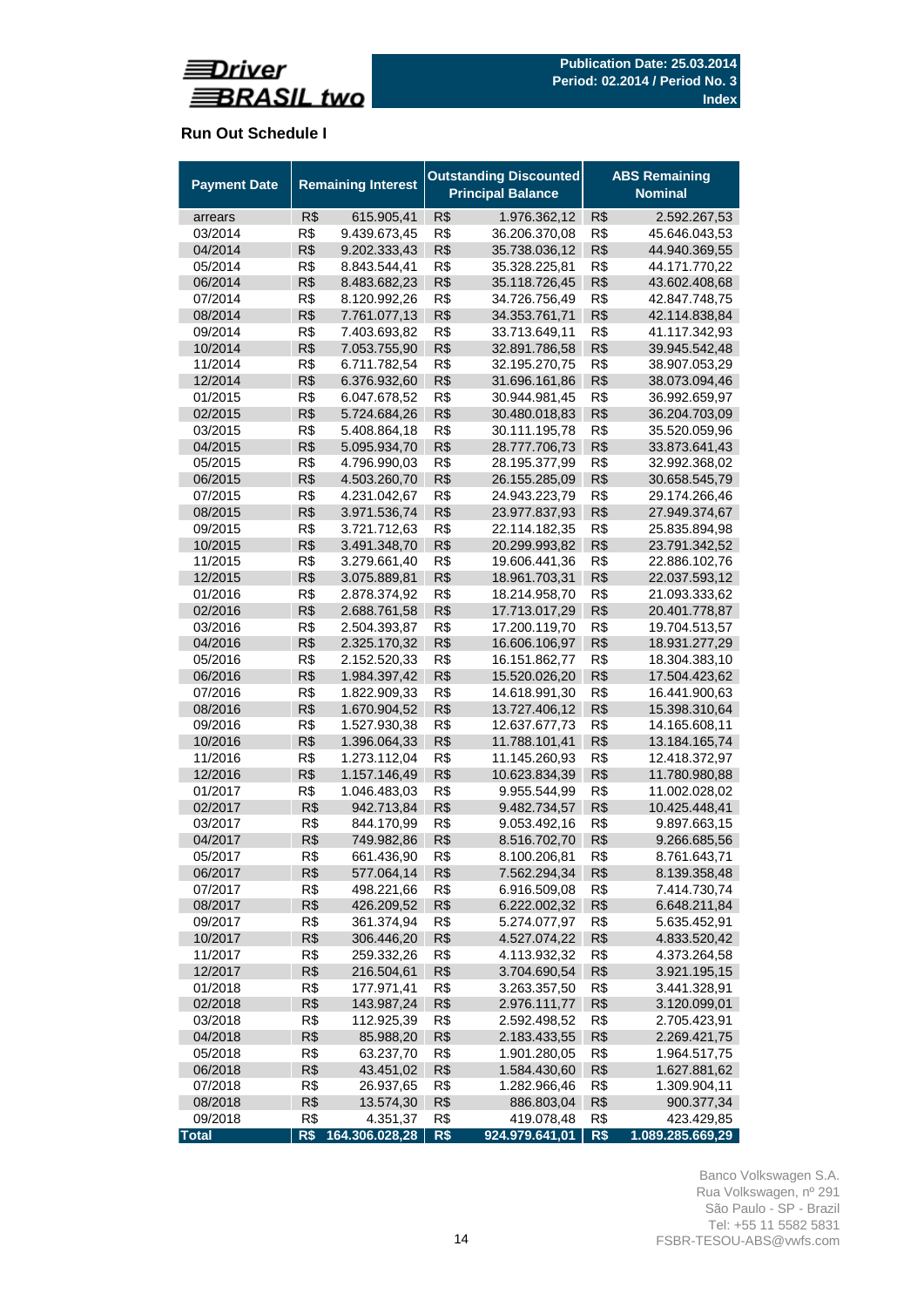

**Run Out Schedule II**

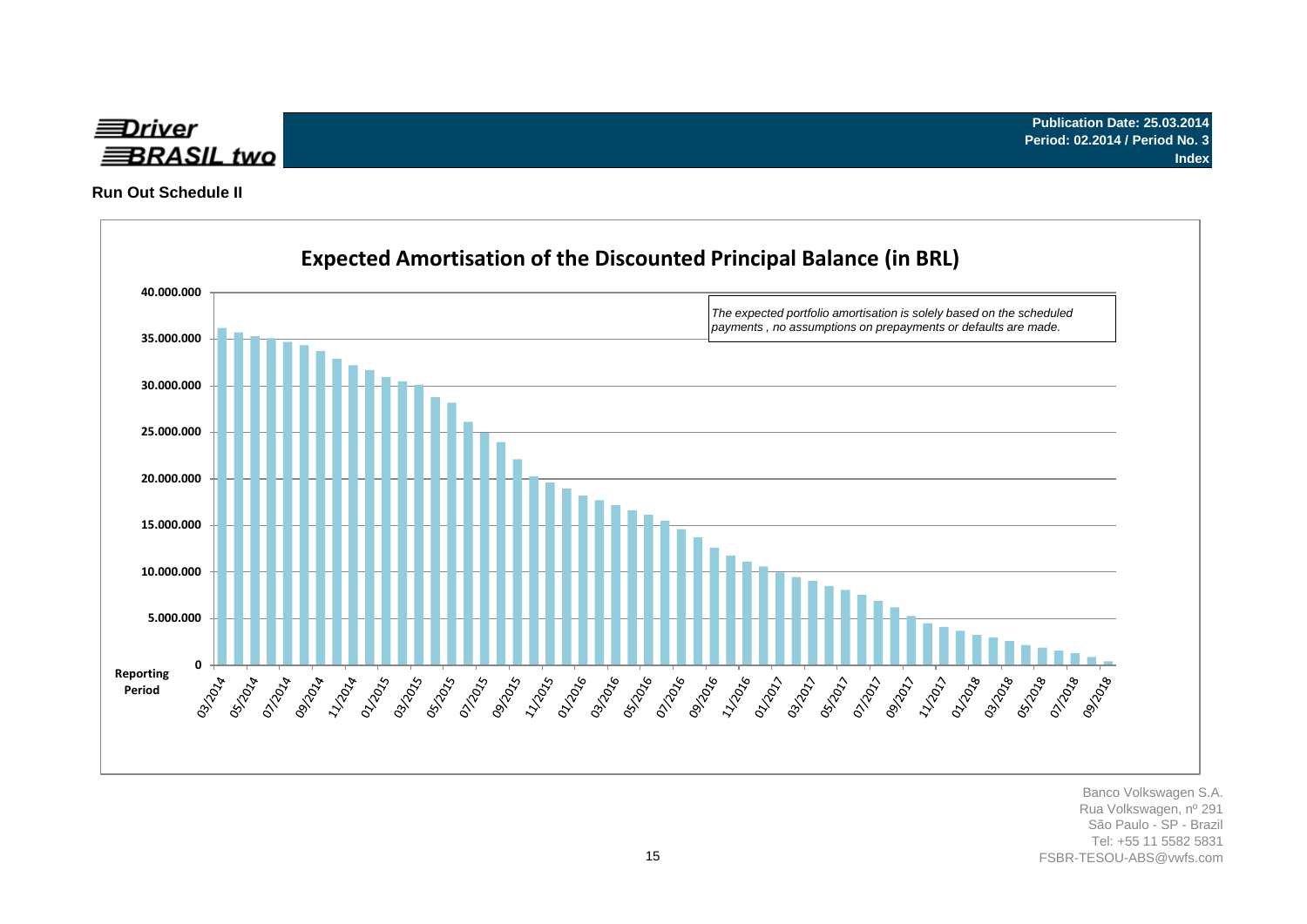**Publication Date: 25.03.2014 Period: 02.2014 / Period No. 3 Index**

#### **Overview Outstanding Contracts**

| <b>Status</b>               | <b>Number of</b><br><b>Contracts</b> | Outstanding<br><b>Discounted Principal</b><br><b>Balance</b> |                |  |  |  |  |
|-----------------------------|--------------------------------------|--------------------------------------------------------------|----------------|--|--|--|--|
| <b>Beginning of Period</b>  | 58.138 R\$                           |                                                              | 969.337.879.17 |  |  |  |  |
| End of Period               | 56.951                               | R\$                                                          | 924.979.641.01 |  |  |  |  |
| <b>Total</b>                | 1.187 R\$                            |                                                              | 44.358.238,16  |  |  |  |  |
| <b>Walk b/w BOP and EOP</b> | Number of<br><b>Contracts</b>        |                                                              |                |  |  |  |  |
| <b>Early Settlement</b>     | 599                                  |                                                              |                |  |  |  |  |
| Write-Off                   | O                                    |                                                              |                |  |  |  |  |
| End of Term                 | 584                                  |                                                              |                |  |  |  |  |
| Renegotiation               | 4                                    |                                                              |                |  |  |  |  |
| <b>Total</b>                | 1.187                                |                                                              |                |  |  |  |  |

|                                    | Total Portfolio as of Beginning of Period |        |                  |                    |                                            |                                      | <b>Type of Car</b> |                                                   |                                      | <b>Customer Type</b> |                                                   |                                      |             |                                                   |                               |  |                                                   |
|------------------------------------|-------------------------------------------|--------|------------------|--------------------|--------------------------------------------|--------------------------------------|--------------------|---------------------------------------------------|--------------------------------------|----------------------|---------------------------------------------------|--------------------------------------|-------------|---------------------------------------------------|-------------------------------|--|---------------------------------------------------|
|                                    |                                           |        |                  | <b>New Vehicle</b> |                                            |                                      |                    | <b>Used Vehicle</b>                               |                                      | Retail               | Corporate                                         |                                      |             |                                                   |                               |  |                                                   |
| <b>Contract Status Development</b> | Number of                                 |        | <b>Contracts</b> |                    | Outstanding<br><b>Discounted Principal</b> | <b>Number of</b><br><b>Contracts</b> |                    | <b>Outstanding</b><br><b>Discounted Principal</b> | <b>Number of</b><br><b>Contracts</b> |                      | <b>Outstanding</b><br><b>Discounted Principal</b> | <b>Number of</b><br><b>Contracts</b> |             | <b>Outstanding</b><br><b>Discounted Principal</b> | Number of<br><b>Contracts</b> |  | <b>Outstanding</b><br><b>Discounted Principal</b> |
|                                    |                                           |        | <b>Balance</b>   |                    |                                            | <b>Balance</b>                       |                    |                                                   | <b>Balance</b>                       |                      |                                                   | <b>Balance</b>                       |             |                                                   | <b>Balance</b>                |  |                                                   |
| Current                            | 56.267 R\$                                |        | 932.058.510,04   | 51.433 R\$         |                                            | 864.742.594.70                       | 4.834 R\$          |                                                   | 67.315.915,34                        | 51.217 R\$           |                                                   | 844.860.774,55                       | 5.050 R\$   |                                                   | 87.197.735,49                 |  |                                                   |
| Early Settlement                   | 1.090 R\$                                 |        |                  | 984 R\$            |                                            |                                      |                    | 106 R\$                                           |                                      |                      | 967 R\$                                           |                                      | 123 R\$     |                                                   |                               |  |                                                   |
| Delinquent                         | 1.871 R\$                                 |        | 37.279.368,13    | 1634 R\$           |                                            | 33.637.960,53                        | 237 R\$            |                                                   | 3.641.407.60                         | 1680 R\$             |                                                   | 33.364.381.92                        | 191 R\$     |                                                   | 3.914.986,21                  |  |                                                   |
| Write Off                          |                                           | 0 R\$  | 1.00             |                    | 0 R\$                                      |                                      |                    | 0 R\$                                             |                                      |                      | $0$ R\$                                           |                                      |             | 0 R\$                                             |                               |  |                                                   |
| End of Term                        |                                           | 22 R\$ |                  |                    | 22 R\$                                     |                                      |                    | 0 <sub>R</sub>                                    |                                      |                      | 18 R\$                                            |                                      |             | R\$                                               | $\sim$                        |  |                                                   |
| Renegotiation                      |                                           | 10 R\$ |                  |                    | 9 R\$                                      |                                      |                    | R\$                                               |                                      |                      | 10 R\$                                            |                                      |             | $0$ R\$                                           |                               |  |                                                   |
| <b>Total</b>                       | 58.138 R\$                                |        | 969.337.879,17   | 53.067 R\$         |                                            | 898.380.555,23                       | $5.071$ R\$        |                                                   | 70.957.322.94                        | 52.897 R\$           |                                                   | 878.225.156,47                       | $5.241$ R\$ |                                                   | 91.112.721.70                 |  |                                                   |

|                                    | <b>Total Portfolio as of End of Period</b> |                                                              |                |            |         |                    | <b>Type of Car</b> |                     |                          | <b>Customer Type</b> |        |                |             |               |  |  |  |                                      |  |                                                                     |                                      |  |                                                              |                                      |  |                                                              |                               |                                                              |
|------------------------------------|--------------------------------------------|--------------------------------------------------------------|----------------|------------|---------|--------------------|--------------------|---------------------|--------------------------|----------------------|--------|----------------|-------------|---------------|--|--|--|--------------------------------------|--|---------------------------------------------------------------------|--------------------------------------|--|--------------------------------------------------------------|--------------------------------------|--|--------------------------------------------------------------|-------------------------------|--------------------------------------------------------------|
|                                    |                                            |                                                              |                |            |         | <b>New Vehicle</b> |                    | <b>Used Vehicle</b> |                          |                      | Retail | Corporate      |             |               |  |  |  |                                      |  |                                                                     |                                      |  |                                                              |                                      |  |                                                              |                               |                                                              |
| <b>Contract Status Development</b> | Number of<br><b>Contracts</b>              | Outstanding<br><b>Discounted Principal</b><br><b>Balance</b> |                |            |         |                    |                    |                     |                          |                      |        |                |             |               |  |  |  | <b>Number of</b><br><b>Contracts</b> |  | <b>Outstanding</b><br><b>Discounted Principal</b><br><b>Balance</b> | <b>Number of</b><br><b>Contracts</b> |  | Outstanding<br><b>Discounted Principal</b><br><b>Balance</b> | <b>Number of</b><br><b>Contracts</b> |  | Outstanding<br><b>Discounted Principal</b><br><b>Balance</b> | Number of<br><b>Contracts</b> | Outstanding<br><b>Discounted Principal</b><br><b>Balance</b> |
| Current                            | 53.945 R\$                                 |                                                              | 867.651.169,99 | 49.303 R\$ |         | 804.538.428.21     | 4.642 R\$          |                     | 63.112.741,78            | 49.162 R\$           |        | 788.649.833,18 | 4.783       | 79001336,81   |  |  |  |                                      |  |                                                                     |                                      |  |                                                              |                                      |  |                                                              |                               |                                                              |
| Early Settlement                   | 1.689 R\$                                  |                                                              |                | 1.521 R\$  |         |                    |                    | 168 R\$             |                          | 1480 R\$             |        |                | 209         |               |  |  |  |                                      |  |                                                                     |                                      |  |                                                              |                                      |  |                                                              |                               |                                                              |
| Delinquent                         | 3.006 R\$                                  |                                                              | 57.328.471.02  | 2671 R\$   |         | 52.311.556.84      |                    | 335 R\$             | 5.016.914,18             | 2726 R\$             |        | 51.858.290,12  | 280         | 5470180.9     |  |  |  |                                      |  |                                                                     |                                      |  |                                                              |                                      |  |                                                              |                               |                                                              |
| Write Off                          |                                            | 0 R\$                                                        |                |            | 0 R\$   |                    |                    | 0 R\$               |                          |                      | 0 R\$  |                |             |               |  |  |  |                                      |  |                                                                     |                                      |  |                                                              |                                      |  |                                                              |                               |                                                              |
| End of Term                        |                                            | 606 R\$                                                      | $\sim$         |            | 574 R\$ |                    |                    | 32 R\$              | $\overline{\phantom{a}}$ | 511 R\$              |        | . .            | 95          |               |  |  |  |                                      |  |                                                                     |                                      |  |                                                              |                                      |  |                                                              |                               |                                                              |
| Renegotiation                      |                                            | 14 R\$                                                       |                |            | 13 R\$  |                    |                    | R\$                 |                          |                      | 14 R\$ |                |             |               |  |  |  |                                      |  |                                                                     |                                      |  |                                                              |                                      |  |                                                              |                               |                                                              |
| <b>Total</b>                       | 56.951 R\$                                 |                                                              | 924.979.641.01 | 51.974 R\$ |         | 856.849.985,05     | 4.977 R\$          |                     | 68.129.655.96            | $51.888$ R\$         |        | 840.508.123.30 | $5.063$ R\$ | 84.471.517.71 |  |  |  |                                      |  |                                                                     |                                      |  |                                                              |                                      |  |                                                              |                               |                                                              |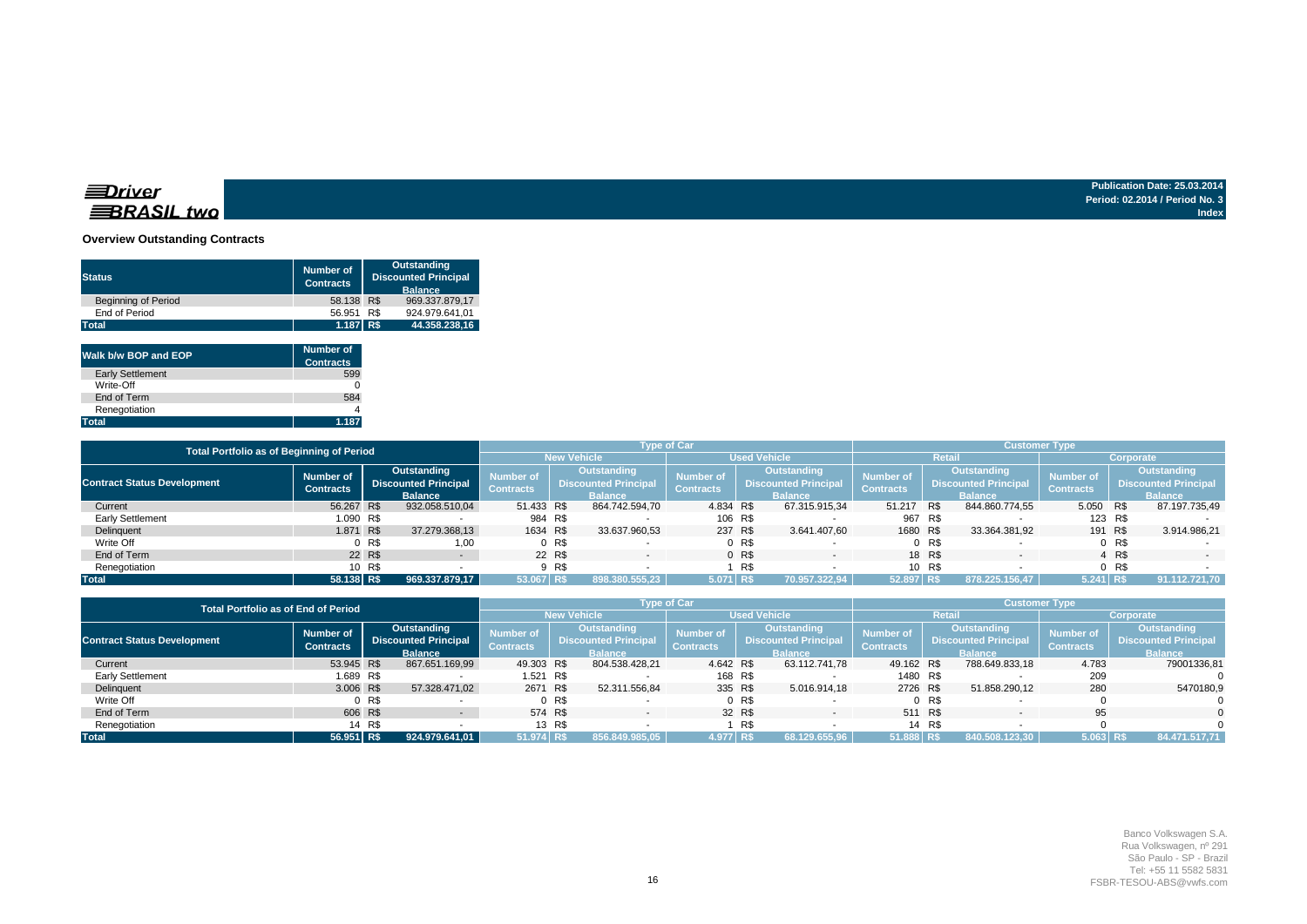| <b>Delinquent Contracts</b> |                               |                  |                                                                    |                                                 |                              |                    | <b>Type of Car</b>                                        |                               |         |                                                    | <b>Customer Type</b>                 |        |                                                                     |                  |         |                                                           |
|-----------------------------|-------------------------------|------------------|--------------------------------------------------------------------|-------------------------------------------------|------------------------------|--------------------|-----------------------------------------------------------|-------------------------------|---------|----------------------------------------------------|--------------------------------------|--------|---------------------------------------------------------------------|------------------|---------|-----------------------------------------------------------|
|                             |                               |                  |                                                                    |                                                 |                              | <b>New Vehicle</b> |                                                           | <b>Used Vehicle</b>           |         |                                                    | Retail                               |        |                                                                     | Corporate        |         |                                                           |
| <b>Delinquency Profile</b>  | Number of<br><b>Contracts</b> | <b>Contracts</b> | Percentage of   Outstanding Discounted<br><b>Principal Balance</b> | Percentage of<br><b>Discounted</b><br>Principal | Number o<br><b>Contracts</b> |                    | <b>Outstanding Discounted</b><br><b>Principal Balance</b> | Number of<br><b>Contracts</b> |         | Outstanding Discounted<br><b>Principal Balance</b> | <b>Number of</b><br><b>Contracts</b> |        | <b>Outstanding Discounted Number of</b><br><b>Principal Balance</b> | <b>Contracts</b> |         | <b>Outstanding Discounted</b><br><b>Principal Balance</b> |
| from $1 - 14$ days          | 2.908                         | 96.74% R\$       | 1.870.721.73                                                       | 94.65%                                          | 2.587 R\$                    |                    | 1.732.398.19                                              |                               | 321 R\$ | 138.323.54                                         | 2.638 R\$                            |        | 1.575.849.67                                                        |                  | 270 R\$ | 294.872.06                                                |
| from $15 - 30$ days         | 17                            | 0.57% R\$        | 18.073,91                                                          | 0,91%                                           |                              | 14 R\$             | 15.654,79                                                 |                               | 3 R\$   | 2.419.12                                           |                                      | 16 R\$ | 16.064.56                                                           |                  | ∣ R\$   | 2.009,35                                                  |
| from $31 - 60$ days         | 61                            | 2.03% R\$        | 68.451.31                                                          | 3,46%                                           |                              | 54 R\$             | 61.074.96                                                 |                               | 7 R\$   | 7.376.35                                           |                                      | 52 R\$ | 53.349,38                                                           |                  | 9 R\$   | 15.101,93                                                 |
| from $61 - 90$ days         | 20                            | 0.67% R\$        | 19.115,17                                                          | 0,97%                                           |                              | 16 R\$             | 15.185.20                                                 |                               | 4 R\$   | 3.929.97                                           |                                      | 20 R\$ | 19.115.17                                                           |                  | 0 R\$   |                                                           |
| from 91 - 120 days          |                               |                  |                                                                    |                                                 |                              |                    |                                                           |                               |         |                                                    |                                      |        |                                                                     |                  |         |                                                           |
| from 121 - 150 days         |                               |                  |                                                                    |                                                 |                              |                    |                                                           |                               |         |                                                    |                                      |        |                                                                     |                  |         |                                                           |
| from 151 - 180 days         |                               |                  |                                                                    |                                                 |                              |                    |                                                           |                               |         |                                                    |                                      |        |                                                                     |                  |         |                                                           |
| from 181 - 360 days         |                               |                  |                                                                    |                                                 |                              |                    |                                                           |                               |         |                                                    |                                      |        |                                                                     |                  |         |                                                           |
| from 361 - 720 days         |                               |                  |                                                                    |                                                 |                              |                    |                                                           |                               |         |                                                    |                                      |        |                                                                     |                  |         |                                                           |
| More than 720 davs          |                               |                  |                                                                    |                                                 |                              |                    |                                                           |                               |         |                                                    |                                      |        |                                                                     |                  |         |                                                           |
| <b>Total</b>                | 3.006                         | 100.00% R\$      | 1.976.362.12                                                       | 100,00%                                         | 2.671 R\$                    |                    | 1.824.313.14                                              | 335 RS                        |         | 152.048.98                                         | 2.726 R\$                            |        | 1.664.378.78                                                        | 280 RS           |         | 311.983,34                                                |



**Publication Date: 25.03.2014 Period: 02.2014 / Period No. 3**

**Index**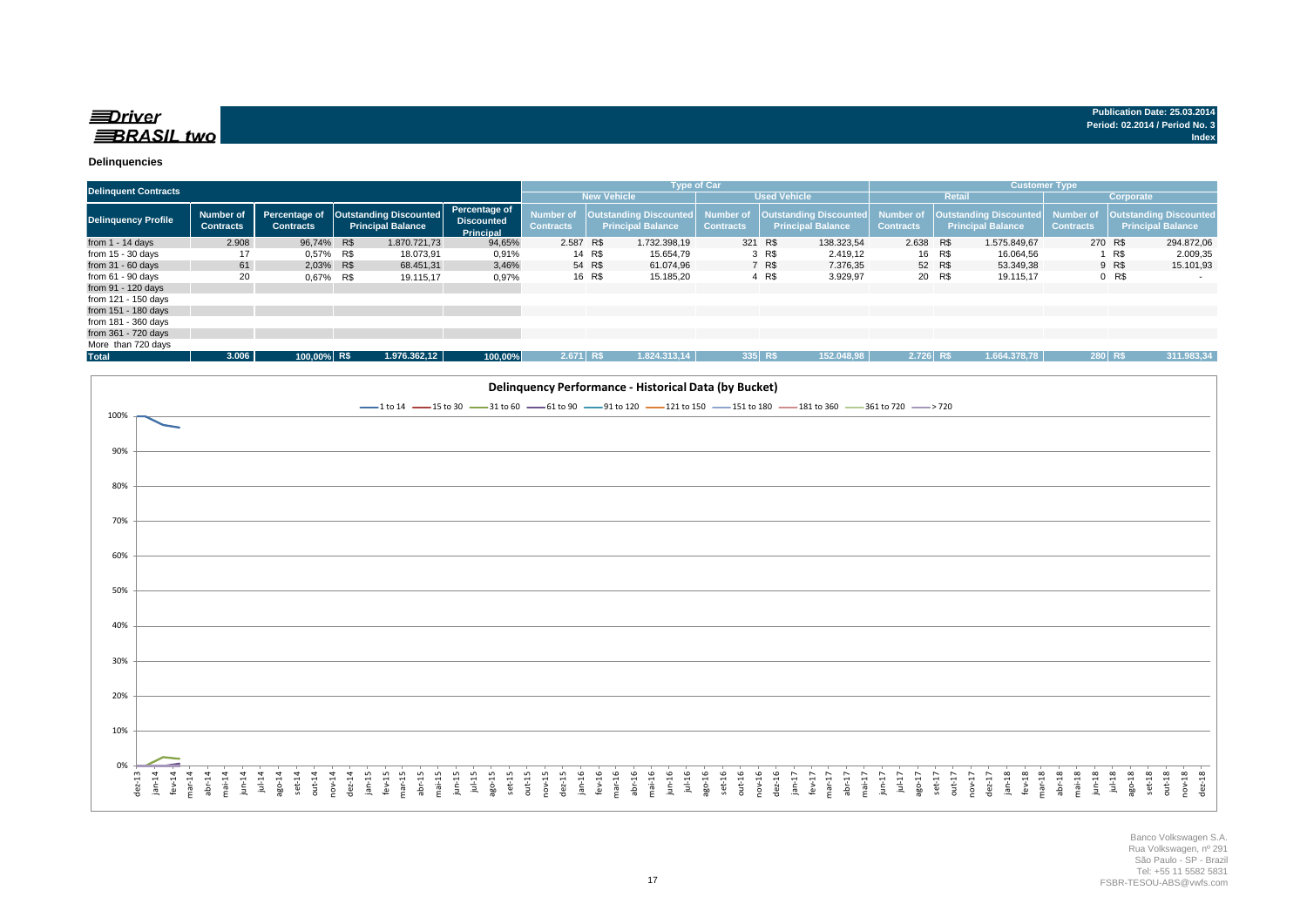

## **Recoveries**

| <b>Type of Vehicle</b> | <b>Number of</b><br><b>Contracts</b> | <b>Outstanding Nominal</b><br><b>Balance</b><br>at Day of Write-off | <b>Recoveries</b> | <b>Rebate</b> | <b>Loss Amount</b> | <b>Outstanding Nominal</b><br>Balance At End of Reporting<br><b>Period</b> |  |  |
|------------------------|--------------------------------------|---------------------------------------------------------------------|-------------------|---------------|--------------------|----------------------------------------------------------------------------|--|--|
| <b>New</b>             |                                      | R\$                                                                 | R\$               | R\$           | R\$                | R\$                                                                        |  |  |
| Used                   |                                      | R\$                                                                 | R\$               | R\$           | R\$                | R\$                                                                        |  |  |
| <b>Total</b>           | -                                    | R\$                                                                 | R\$<br>-          | R\$           | R\$<br>-           | <b>R\$</b>                                                                 |  |  |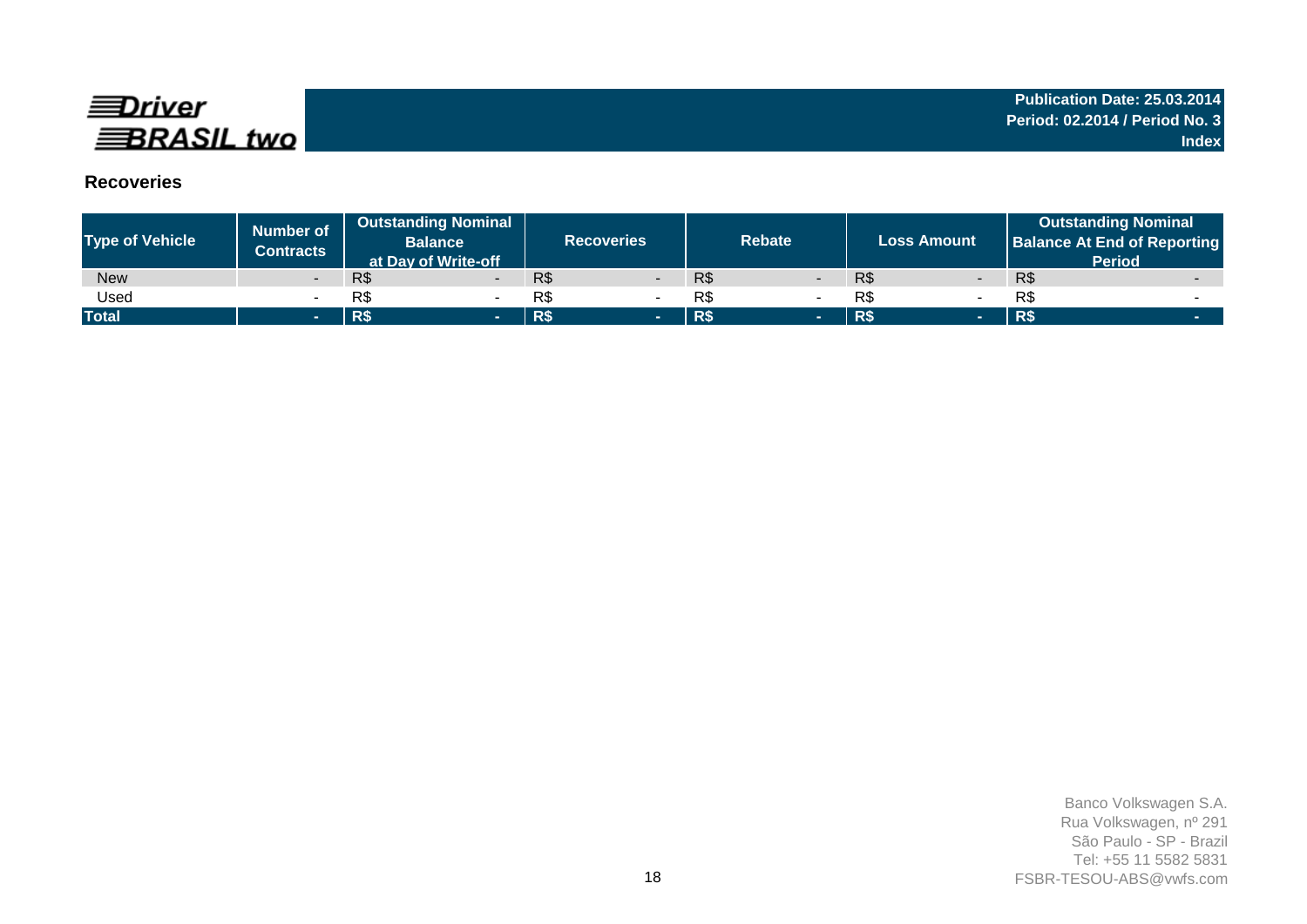### $\equiv$ Driver **BRASIL** two

**Publication Date: 25.03.2014 Period: 02.2014 / Period No. 3 Index**

**Pool Data I**

|                                                  |                                      |                            | <b>Total Porfolio</b> |                                                              |                                                                          |                               |                                                                     | <b>Type of Car</b>                   |        |                                                                     | <b>Customer Type</b>                 |               |                                                                     |                               |                                                              |  |  |  |
|--------------------------------------------------|--------------------------------------|----------------------------|-----------------------|--------------------------------------------------------------|--------------------------------------------------------------------------|-------------------------------|---------------------------------------------------------------------|--------------------------------------|--------|---------------------------------------------------------------------|--------------------------------------|---------------|---------------------------------------------------------------------|-------------------------------|--------------------------------------------------------------|--|--|--|
|                                                  |                                      |                            |                       |                                                              |                                                                          |                               | <b>New Vehicle</b>                                                  |                                      |        | <b>Used Vehicle</b>                                                 |                                      | <b>Retail</b> |                                                                     |                               | Corporate                                                    |  |  |  |
| <b>Distribution by</b><br>Contract concentration | <b>Number of</b><br><b>Contracts</b> | Percentage<br>of Contracts |                       | Outstanding<br><b>Discounted Principal</b><br><b>Balance</b> | Percentage of<br><b>Discounted</b><br><b>Principal</b><br><b>Balance</b> | Number of<br><b>Contracts</b> | <b>Outstanding</b><br><b>Discounted Principal</b><br><b>Balance</b> | <b>Number of</b><br><b>Contracts</b> |        | <b>Outstanding</b><br><b>Discounted Principal</b><br><b>Balance</b> | <b>Number of</b><br><b>Contracts</b> |               | <b>Outstanding</b><br><b>Discounted Principal</b><br><b>Balance</b> | Number of<br><b>Contracts</b> | Outstanding<br><b>Discounted Principal</b><br><b>Balance</b> |  |  |  |
|                                                  | 54.330                               | 95,40% R\$                 |                       | 885.244.062.91                                               | 95,70%                                                                   | 49.392 R\$                    | 817.945.628,30                                                      | 4.938 R\$                            |        | 67.298.434.61                                                       | 51.366 R\$                           |               | 830.628.935.02                                                      | 2.964                         | 54.615.128                                                   |  |  |  |
| $2 - 3$                                          | 1.472                                | 2,58% R\$                  |                       | 25.677.073.53                                                | 2,78%                                                                    | 1.435 R\$                     | 24.963.997.43                                                       |                                      | 37 R\$ | 713.076,10                                                          | 522 R\$                              |               | 9.879.188.28                                                        | 950                           | 15.885.312                                                   |  |  |  |
| $4 - 5$                                          | 374                                  | 0.66% R\$                  |                       | 5.603.332.02                                                 | 0,61%                                                                    | 374 R\$                       | 5.515.905,29                                                        |                                      | 0 R\$  | 87.426.73                                                           |                                      |               |                                                                     | 374                           | 5.515.905                                                    |  |  |  |
| $6 - 10$                                         | 511                                  | 0.90% R\$                  |                       | 6.363.944,38                                                 | 0,69%                                                                    | 511 R\$                       | 6.363.944.38                                                        |                                      | 0 R\$  |                                                                     |                                      |               |                                                                     | 511                           | 6.363.944                                                    |  |  |  |
| >10                                              | 264                                  | 0.46% R\$                  |                       | 2.091.228.17                                                 | 0,23%                                                                    | 262 R\$                       | 2.060.509,65                                                        |                                      | 2 R\$  | 30.718.52                                                           |                                      |               |                                                                     | 264                           | 2.091.228                                                    |  |  |  |
| <b>Total</b>                                     | 56.951                               | 100.00% R\$                |                       | 924.979.641.01                                               | 100.00%                                                                  | 51.974 R\$                    | 856.849.985,05                                                      | 4.977 RS                             |        | 68.129.655,96                                                       | 51.888 R\$                           |               | 840.508.123.30                                                      | $5.063$ R\$                   | 84.471.517,71                                                |  |  |  |

|                                             |                                                      |            | <b>Total Porfolio</b>                                        |                                                                   |                                      |                    | <b>Type of Car</b>                                          |                                      |                     |                                                                     | <b>Customer Type</b>                 |         |                                                              |                                      |            |                                                                     |  |  |
|---------------------------------------------|------------------------------------------------------|------------|--------------------------------------------------------------|-------------------------------------------------------------------|--------------------------------------|--------------------|-------------------------------------------------------------|--------------------------------------|---------------------|---------------------------------------------------------------------|--------------------------------------|---------|--------------------------------------------------------------|--------------------------------------|------------|---------------------------------------------------------------------|--|--|
|                                             |                                                      |            |                                                              |                                                                   |                                      | <b>New Vehicle</b> |                                                             |                                      | <b>Used Vehicle</b> |                                                                     |                                      |         | <b>Retail</b>                                                |                                      | Corporate  |                                                                     |  |  |
| <b>Distribution by largest</b><br>customers | <b>Contract</b><br><b>Concentration</b> of Contracts | Percentage | Outstanding<br><b>Discounted Principal</b><br><b>Balance</b> | Percentage of<br><b>Discounted</b><br>Principal<br><b>Balance</b> | <b>Number of</b><br><b>Contracts</b> |                    | Outstanding<br><b>Discounted Principa</b><br><b>Balance</b> | <b>Number of</b><br><b>Contracts</b> |                     | <b>Outstanding</b><br><b>Discounted Principal</b><br><b>Balance</b> | <b>Number of</b><br><b>Contracts</b> |         | Outstanding<br><b>Discounted Principal</b><br><b>Balance</b> | <b>Number of</b><br><b>Contracts</b> |            | <b>Outstanding</b><br><b>Discounted Principal</b><br><b>Balance</b> |  |  |
|                                             | 6                                                    | 0,01% R\$  | 94.571,56                                                    | 0,01%                                                             |                                      | 6 R\$              | 94.571,56                                                   |                                      | 0 R\$               | $\overline{\phantom{a}}$                                            |                                      | 0 R\$   | $\sim$                                                       |                                      | 6 R\$      | 94.571,56                                                           |  |  |
|                                             |                                                      | 0,01% R\$  | 77.380,58                                                    | 0,01%                                                             |                                      | 5 R\$              | 77.380,58                                                   |                                      | 0 R\$               | $\overline{\phantom{a}}$                                            |                                      | 0 R\$   |                                                              |                                      | 5 R\$      | 77.380,58                                                           |  |  |
| 3                                           |                                                      | 0,00% R\$  | 77.314,82                                                    | 0,01%                                                             |                                      | 1 R\$              | 77.314,82                                                   |                                      | 0 R\$               | $\overline{\phantom{a}}$                                            |                                      | R\$     | 77.314,82                                                    |                                      | 0 R\$      |                                                                     |  |  |
|                                             |                                                      | 0,00% R\$  | 76.911,52                                                    | 0,01%                                                             |                                      | 2 R\$              | 76.911,52                                                   |                                      | 0 R\$               | $\overline{\phantom{a}}$                                            |                                      | 0 R\$   |                                                              |                                      | 2 R\$      | 76.911,52                                                           |  |  |
| 5                                           |                                                      | 0,01% R\$  | 76.802,40                                                    | 0,01%                                                             |                                      | 3 R\$              | 76.802,40                                                   |                                      | 0 R\$               | $\sim$                                                              |                                      | 0 R\$   | $\sim$                                                       |                                      | 3 R\$      | 76.802,40                                                           |  |  |
|                                             |                                                      | 0,01% R\$  | 76.722,52                                                    | 0,01%                                                             |                                      | 4 R\$              | 76.722,52                                                   |                                      | 0 R\$               | $\overline{\phantom{a}}$                                            |                                      | 0 R\$   |                                                              |                                      | 4 R\$      | 76.722,52                                                           |  |  |
|                                             |                                                      | 0,00% R\$  | 76.654,51                                                    | 0,01%                                                             |                                      | 1 R\$              | 76.654,51                                                   |                                      | 0 R\$               | $\overline{\phantom{a}}$                                            |                                      | 0 R\$   | $\sim$                                                       |                                      | R\$        | 76.654,51                                                           |  |  |
|                                             |                                                      | 0,01% R\$  | 76.647,02                                                    | 0,01%                                                             |                                      | 3 R\$              | 76.647,02                                                   |                                      | 0 R\$               | $\blacksquare$                                                      |                                      | 0 R\$   |                                                              |                                      | 3 R\$      | 76.647,02                                                           |  |  |
| 9                                           |                                                      | 0,01% R\$  | 76.565,13                                                    | 0,01%                                                             |                                      | 4 R\$              | 76.565,13                                                   |                                      | 0 R\$               | $\overline{\phantom{a}}$                                            |                                      | 0 R\$   | $\sim$                                                       |                                      | 4 R\$      | 76.565,13                                                           |  |  |
| 10                                          |                                                      | 0,00% R\$  | 76.485,46                                                    | 0,01%                                                             |                                      | R\$                | 76.485,46                                                   |                                      | 0 R\$               | $\overline{\phantom{a}}$                                            |                                      | R\$     | 76.485,46                                                    |                                      | 0 R\$      |                                                                     |  |  |
| 11                                          |                                                      | 0,00% R\$  | 76.337,86                                                    | 0,01%                                                             |                                      | <b>R\$</b>         | 76.337,86                                                   |                                      | 0 R\$               | $\sim$                                                              |                                      | 0 R\$   | $\sim$                                                       |                                      | <b>R\$</b> | 76.337,86                                                           |  |  |
| 12                                          |                                                      | 0,00% R\$  | 76.155,68                                                    | 0,01%                                                             |                                      | R\$                | 76.155,68                                                   |                                      | 0 R\$               | $\overline{\phantom{a}}$                                            |                                      | 0 R\$   |                                                              |                                      | R\$        | 76.155,68                                                           |  |  |
| 13                                          |                                                      | 0,00% R\$  | 75.960,74                                                    | 0,01%                                                             |                                      | 1 R\$              | 75.960,74                                                   |                                      | 0 R\$               | $\sim$                                                              |                                      | 0 R\$   | $\sim$                                                       |                                      | R\$        | 75.960,74                                                           |  |  |
| 14                                          |                                                      | 0,00% R\$  | 75.676,83                                                    | 0,01%                                                             |                                      | R\$                | 75.676,83                                                   |                                      | 0 R\$               |                                                                     |                                      | R\$     | 75.676,83                                                    |                                      | 0 R\$      |                                                                     |  |  |
| 15                                          | $\mathcal{P}$                                        | 0,00% R\$  | 75.617,68                                                    | 0,01%                                                             |                                      | 2 R\$              | 75.617,68                                                   |                                      | 0 R\$               | $\sim$                                                              |                                      | 0 R\$   | $\sim$                                                       |                                      | 2 R\$      | 75.617,68                                                           |  |  |
| 16                                          |                                                      | 0,00% R\$  | 75.583,96                                                    | 0,01%                                                             |                                      | R\$                | 75.583,96                                                   |                                      | 0 R\$               | $\overline{\phantom{a}}$                                            |                                      | R\$     | 75.583,96                                                    |                                      | 0 R\$      |                                                                     |  |  |
| 17                                          |                                                      | 0,00% R\$  | 75.522,57                                                    | 0,01%                                                             |                                      | 1 R\$              | 75.522,57                                                   |                                      | 0 R\$               | $\overline{\phantom{a}}$                                            |                                      | 0 R\$   | $\sim$                                                       |                                      | R\$        | 75.522,57                                                           |  |  |
| 18                                          |                                                      | 0,00% R\$  | 75.480,79                                                    | 0,01%                                                             |                                      | R\$                | 75.480,79                                                   |                                      | 0 R\$               |                                                                     |                                      | R\$     | 75.480,79                                                    |                                      | 0 R\$      |                                                                     |  |  |
| 19                                          |                                                      | 0,01% R\$  | 75.301,04                                                    | 0,01%                                                             |                                      | 4 R\$              | 75.301,04                                                   |                                      | 0 R\$               | $\overline{\phantom{a}}$                                            |                                      | 0 R\$   | $\sim$                                                       |                                      | 4 R\$      | 75.301,04                                                           |  |  |
| 20                                          |                                                      | 0,00% R\$  | 75.190,50                                                    | 0,01%                                                             |                                      | R\$                | 75.190,50                                                   |                                      | 0 R\$               |                                                                     |                                      | 0 R\$   |                                                              |                                      | R\$        | 75.190,50                                                           |  |  |
| <b>Total 1 - 20</b>                         | 44                                                   | 0.08% R\$  | 1.542.883,17                                                 | 0,17%                                                             |                                      | 44 R\$             | 1.542.883,17                                                |                                      | 0 RS                |                                                                     |                                      | $5$ R\$ | 380.541.86                                                   | 39 R\$                               |            | 1.162.341,31                                                        |  |  |

| 100,00% R\$<br>924.979.641.01<br>56.951<br><b>Total</b> | 100,00% |
|---------------------------------------------------------|---------|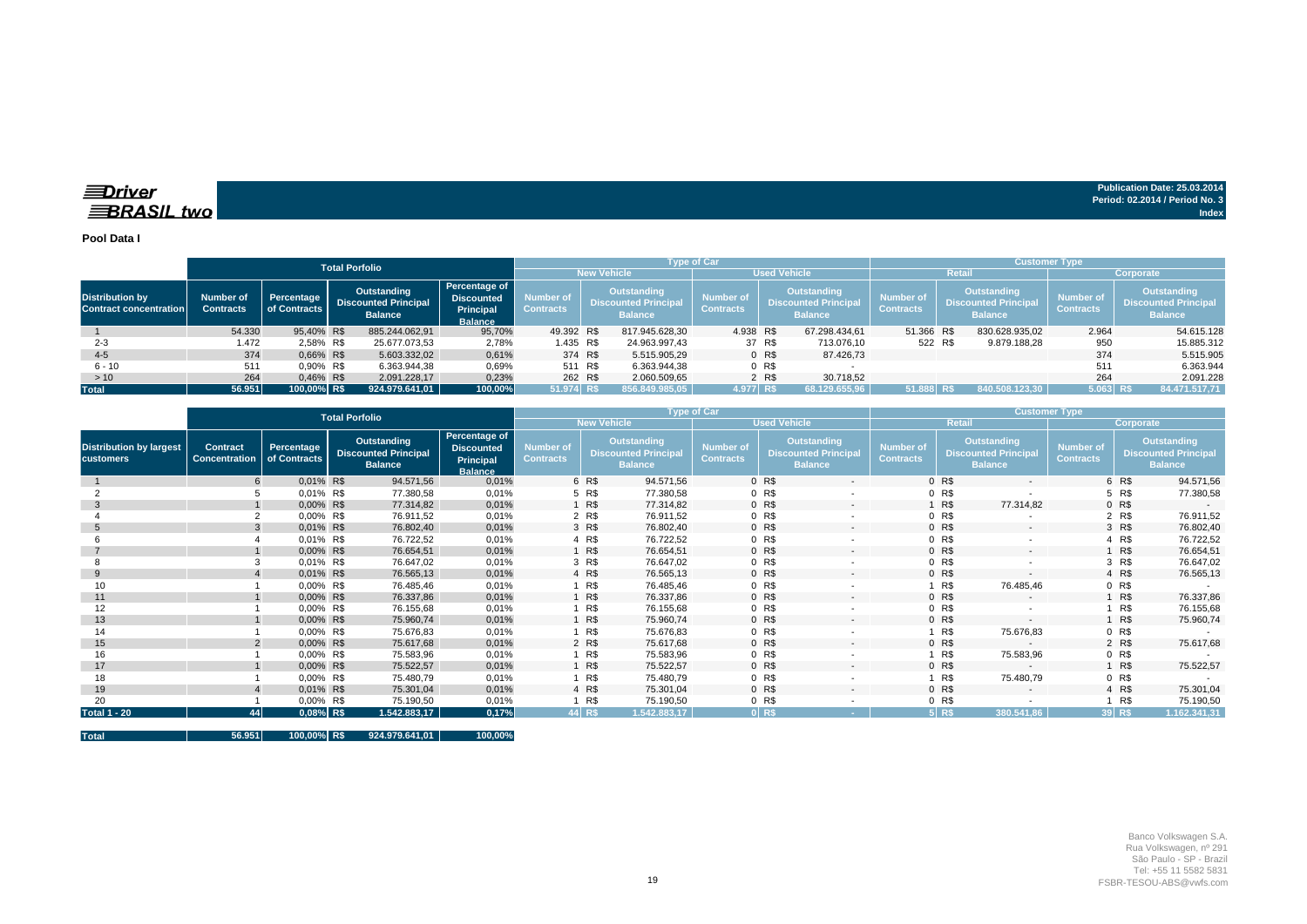#### **Pool Data II**

|                                                                                       |                                      |                            | <b>Total Porfolio</b>                             |                                                                   |                               |                    |                                                                     | <b>Type of Car</b>                   |        |                                                                     |                                      |               | <b>Customer Type</b>                                         |                                      |           |                                                              |
|---------------------------------------------------------------------------------------|--------------------------------------|----------------------------|---------------------------------------------------|-------------------------------------------------------------------|-------------------------------|--------------------|---------------------------------------------------------------------|--------------------------------------|--------|---------------------------------------------------------------------|--------------------------------------|---------------|--------------------------------------------------------------|--------------------------------------|-----------|--------------------------------------------------------------|
|                                                                                       |                                      |                            |                                                   |                                                                   |                               | <b>New Vehicle</b> |                                                                     |                                      |        | <b>Used Vehicle</b>                                                 |                                      | <b>Retail</b> |                                                              |                                      | Corporate |                                                              |
| <b>Distribution by</b><br>Outstanding<br><b>Disounted Principal</b><br><b>Balance</b> | <b>Number of</b><br><b>Contracts</b> | Percentage<br>of Contracts | Oustanding Discounted<br><b>Principal Balance</b> | Percentage of<br><b>Discounted</b><br>Principal<br><b>Balance</b> | Number of<br><b>Contracts</b> |                    | <b>Outstanding</b><br><b>Discounted Principal</b><br><b>Balance</b> | <b>Number of</b><br><b>Contracts</b> |        | <b>Outstanding</b><br><b>Discounted Principal</b><br><b>Balance</b> | <b>Number of</b><br><b>Contracts</b> |               | Outstanding<br><b>Discounted Principal</b><br><b>Balance</b> | <b>Number of</b><br><b>Contracts</b> |           | Outstanding<br><b>Discounted Principal</b><br><b>Balance</b> |
| $\le$ = 5000,00                                                                       | 5.572                                | 9,78% R\$                  | 15.720.086.80                                     | 1,70%                                                             | 4.909 R\$                     |                    | 13.844.800.22                                                       | 663 R\$                              |        | 1.875.286.58                                                        | 5.010 R\$                            |               | 14.063.237.42                                                | 562 R\$                              |           | 1.656.849.38                                                 |
| 5000,01 < 10000,00                                                                    | 9.732                                | 17,09% R\$                 | 75.267.394,56                                     | 8,14%                                                             | 8.579 R\$                     |                    | 66.480.471.97                                                       | 1.153 R\$                            |        | 8.786.922.59                                                        | 8.807                                | R\$           | 68.268.312,22                                                | 925 R\$                              |           | 6.999.082,34                                                 |
| 10000,01 < 15000,00                                                                   | 13.640                               | 23,95% R\$                 | 168.861.484,27                                    | 18,26%                                                            | 12.387 R\$                    |                    | 153.250.046.16                                                      | 1.253 R\$                            |        | 15.611.438.11                                                       | 12.559 R\$                           |               | 155.344.748.67                                               | 1.081 R\$                            |           | 13.516.735,60                                                |
| 15000,01 < 20000,00                                                                   | 11.141                               | 19,56% R\$                 | 193.421.110.42                                    | 20,91%                                                            | 10.196 R\$                    |                    | 177.049.695,08                                                      | 945 R\$                              |        | 16.371.415,34                                                       | 10.162 R\$                           |               | 176.473.667.11                                               | 979 R\$                              |           | 16.947.443.31                                                |
| 20000.01 < 25000.00                                                                   | 7.570                                | 13,29% R\$                 | 168.894.862.07                                    | 18,26%                                                            | 7.038 R\$                     |                    | 157.097.835.99                                                      | 532 R\$                              |        | 11.797.026.08                                                       | 6.968 R\$                            |               | 155.433.274.27                                               | 602 R\$                              |           | 13.461.587.80                                                |
| 25000.01 < 30000.00                                                                   | 4.602                                | 8.08% R\$                  | 125.435.036.67                                    | 13,56%                                                            | 4.355 R\$                     |                    | 118.744.838.51                                                      | 247 R\$                              |        | 6.690.198.16                                                        | 4.195 R\$                            |               | 114.350.987.85                                               | 407 R\$                              |           | 11.084.048,82                                                |
| 30000.01 < 40000.00                                                                   | 3.454                                | 6.06% R\$                  | 117.013.054.35                                    | 12,65%                                                            | 3.318 R\$                     |                    | 112.403.994.07                                                      | 136 R\$                              |        | 4.609.060.28                                                        | 3.139 R\$                            |               | 106.305.768.26                                               | 315 R\$                              |           | 10.707.286.09                                                |
| 40000.01 < 50000.00                                                                   | 838                                  | 1.47% R\$                  | 36.859.767.20                                     | 3,98%                                                             | 808 R\$                       |                    | 35.536.869.07                                                       |                                      | 30 R\$ | 1.322.898.13                                                        | 738 R\$                              |               | 32.387.085.00                                                | 100 R\$                              |           | 4.472.682.20                                                 |
| 50000.01 < 60000.00                                                                   | 257                                  | 0.45% R\$                  | 13.854.774.82                                     | 1,50%                                                             | 246 R\$                       |                    | 13.251.385.97                                                       |                                      | 11 R\$ | 603.388.85                                                          | 213 R\$                              |               | 11.474.208.45                                                |                                      | 44 R\$    | 2.380.566.37                                                 |
| 60000001 < 7000000                                                                    | 105                                  | 0.18% R\$                  | 6.715.575.85                                      | 0,73%                                                             |                               | 98 R\$             | 6.253.554.01                                                        |                                      | 7 R\$  | 462.021.84                                                          |                                      | 72 R\$        | 4.582.469,57                                                 |                                      | 33 R\$    | 2.133.106.28                                                 |
| 70000,01 < 80000,00                                                                   | 40                                   | 0.07% R\$                  | 2.936.494.00                                      | 0,32%                                                             |                               | 40 R\$             | 2.936.494.00                                                        |                                      | 0 R\$  | $\sim$                                                              |                                      | 25 R\$        | 1.824.364.48                                                 |                                      | 15 R\$    | 1.112.129,52                                                 |
| <b>Total</b>                                                                          | 56.951                               | 100,00% R\$                | 924.979.641,01                                    | 100,00%                                                           | 51.974 R\$                    |                    | 856.849.985.05                                                      | 4.977 R\$                            |        | 68.129.655.96                                                       | 51.888 R\$                           |               | 840.508.123.30                                               | $5.063$ R\$                          |           | 84.471.517,71                                                |

| <b>Statistics</b>                                |     |           |
|--------------------------------------------------|-----|-----------|
| Minimum Outstanding Discounted Principal Balance | R\$ | 57.69     |
| Maximum Outstanding Discounted Principal Balance | R\$ | 77.314.82 |
| Average Outstanding Discounted Principal Balance | R\$ | 16.241.68 |

|                                                                                  |                                      |                            | <b>Total Porfolio</b>                                    |                                                                   |                                      |        |                                                                     | Type of Car                          |        |                                                                     | <b>Customer Type</b>                 |        |                                                              |                                      |       |                                                                     |  |  |
|----------------------------------------------------------------------------------|--------------------------------------|----------------------------|----------------------------------------------------------|-------------------------------------------------------------------|--------------------------------------|--------|---------------------------------------------------------------------|--------------------------------------|--------|---------------------------------------------------------------------|--------------------------------------|--------|--------------------------------------------------------------|--------------------------------------|-------|---------------------------------------------------------------------|--|--|
|                                                                                  |                                      |                            |                                                          |                                                                   |                                      |        | <b>New Vehicle</b>                                                  |                                      |        | <b>Used Vehicle</b>                                                 |                                      |        | <b>Retail</b>                                                |                                      |       | Corporate                                                           |  |  |
| <b>Distribution by</b><br><b>Original Discounted</b><br><b>Principal Balance</b> | <b>Number of</b><br><b>Contracts</b> | Percentage<br>of Contracts | <b>Oustanding Discounted</b><br><b>Principal Balance</b> | Percentage of<br><b>Discounted</b><br>Principal<br><b>Balance</b> | <b>Number of</b><br><b>Contracts</b> |        | <b>Outstanding</b><br><b>Discounted Principal</b><br><b>Balance</b> | <b>Number of</b><br><b>Contracts</b> |        | <b>Outstanding</b><br><b>Discounted Principal</b><br><b>Balance</b> | <b>Number of</b><br><b>Contracts</b> |        | Outstanding<br><b>Discounted Principal</b><br><b>Balance</b> | <b>Number of</b><br><b>Contracts</b> |       | <b>Outstanding</b><br><b>Discounted Principal</b><br><b>Balance</b> |  |  |
| $\leq 5000,00$                                                                   | 105                                  | 0,18% R\$                  | 205.269.88                                               | 0,02%                                                             |                                      | 59 R\$ | 119.333,51                                                          |                                      | 46 R\$ | 85.936.37                                                           | 102 R\$                              |        | 200.373,51                                                   |                                      | 3 R\$ | 4.896,37                                                            |  |  |
| 5000.01 < 10000.00                                                               | 1.709                                | 3,00% R\$                  | 7.644.470.61                                             | 0,83%                                                             | 1.181 R\$                            |        | 4.909.754.61                                                        | 528 R\$                              |        | 2.734.716.00                                                        | 1.662 R\$                            |        | 7.440.146.56                                                 | 47 R\$                               |       | 204.324,05                                                          |  |  |
| 10000.01 < 15000.00                                                              | 6.068                                | 10,65% R\$                 | 45.735.210,80                                            | 4,94%                                                             | 4.771 R\$                            |        | 34.166.127.25                                                       | 1.297 R\$                            |        | 11.569.083,55                                                       | 5.718 R\$                            |        | 43.307.920.05                                                | 350 R\$                              |       | 2.427.290,75                                                        |  |  |
| 15000.01 < 20000.00                                                              | 12.636                               | 22.19% R\$                 | 140.171.770.46                                           | 15,15%                                                            | 11.224 R\$                           |        | 121.494.109.54                                                      | 1.412 R\$                            |        | 18.677.660.92                                                       | 11.893 R\$                           |        | 132.865.162.33                                               | 743 R\$                              |       | 7.306.608,13                                                        |  |  |
| 20000,01 < 25000,00                                                              | 14.682                               | 25,78% R\$                 | 218.982.720,71                                           | 23,67%                                                            | 13.764 R\$                           |        | 203.020.060,64                                                      | 918 R\$                              |        | 15.962.660,07                                                       | 13.585 R\$                           |        | 204.632.572,48                                               | 1.097 R\$                            |       | 14.350.148,23                                                       |  |  |
| 25000.01 < 30000.00                                                              | 9.850                                | 17.30% R\$                 | 189.492.077,86                                           | 20,49%                                                            | 9.434 R\$                            |        | 180.864.716.37                                                      | 416 R\$                              |        | 8.627.361.49                                                        | 8.967 R\$                            |        | 175.712.390,76                                               | 883 R\$                              |       | 13.779.687,10                                                       |  |  |
| 30000.01 < 40000.00                                                              | 8.166                                | 14.34% R\$                 | 199.331.607.13                                           | 21,55%                                                            | 7.896 R\$                            |        | 192.260.250.09                                                      | 270 R\$                              |        | 7.071.357.04                                                        | 6.974 R\$                            |        | 175.889.822.00                                               | 1.192 R\$                            |       | 23.441.785.13                                                       |  |  |
| 40000,01 < 50000,00                                                              | 1.994                                | 3,50% R\$                  | 60.288.891,91                                            | 6,52%                                                             | 1.936 R\$                            |        | 58.368.151,02                                                       |                                      | 58 R\$ | 1.920.740,89                                                        | 1.632 R\$                            |        | 51.640.073,11                                                | 362 R\$                              |       | 8.648.818,80                                                        |  |  |
| 50000.01 < 60000.00                                                              | 814                                  | 1,43% R\$                  | 27.762.077.77                                            | 3,00%                                                             | 799 R\$                              |        | 27.146.895,64                                                       |                                      | 15 R\$ | 615.182,13                                                          | 698 R\$                              |        | 24.086.831.38                                                | 116 R\$                              |       | 3.675.246,39                                                        |  |  |
| 60000,01 < 70000,00                                                              | 574                                  | 1,01% R\$                  | 18.556.381,15                                            | 2,01%                                                             | 565 R\$                              |        | 18.113.343,14                                                       |                                      | 9 R\$  | 443.038,01                                                          | 463 R\$                              |        | 14.995.847,57                                                | 111 R\$                              |       | 3.560.533,58                                                        |  |  |
| 70000,01 < 80000,00                                                              | 148                                  | 0,26% R\$                  | 6.666.298,64                                             | 0,72%                                                             | 145 R\$                              |        | 6.491.844,81                                                        |                                      | 3 R\$  | 174.453,83                                                          | 102 R\$                              |        | 4.681.201,02                                                 | 46 R\$                               |       | 1.985.097,62                                                        |  |  |
| >80000,00                                                                        | 205                                  | 0.36% R\$                  | 10.142.864,09                                            | 1,10%                                                             | 200 R\$                              |        | 9.895.398,43                                                        |                                      | 5 R\$  | 247.465,66                                                          |                                      | 92 R\$ | 5.055.782,53                                                 | 113 R\$                              |       | 5.087.081,56                                                        |  |  |
| Total                                                                            | 56.951                               | 100,00% R\$                | 924.979.641.01                                           | 100,00%                                                           | 51.974 R\$                           |        | 856.849.985.05                                                      | 4.977 R\$                            |        | 68.129.655.96                                                       | 51.888 R\$                           |        | 840.508.123.30                                               | $5.063$ R\$                          |       | 84.471.517.71                                                       |  |  |

| <b>Statistics</b>                |     |            |
|----------------------------------|-----|------------|
| Minimum Original Nominal Balance | R\$ | 1.669.92   |
| Maximum Original Nominal Balance | R\$ | 332.425.80 |
| Average Original Nominal Balance | R\$ | 32.201.92  |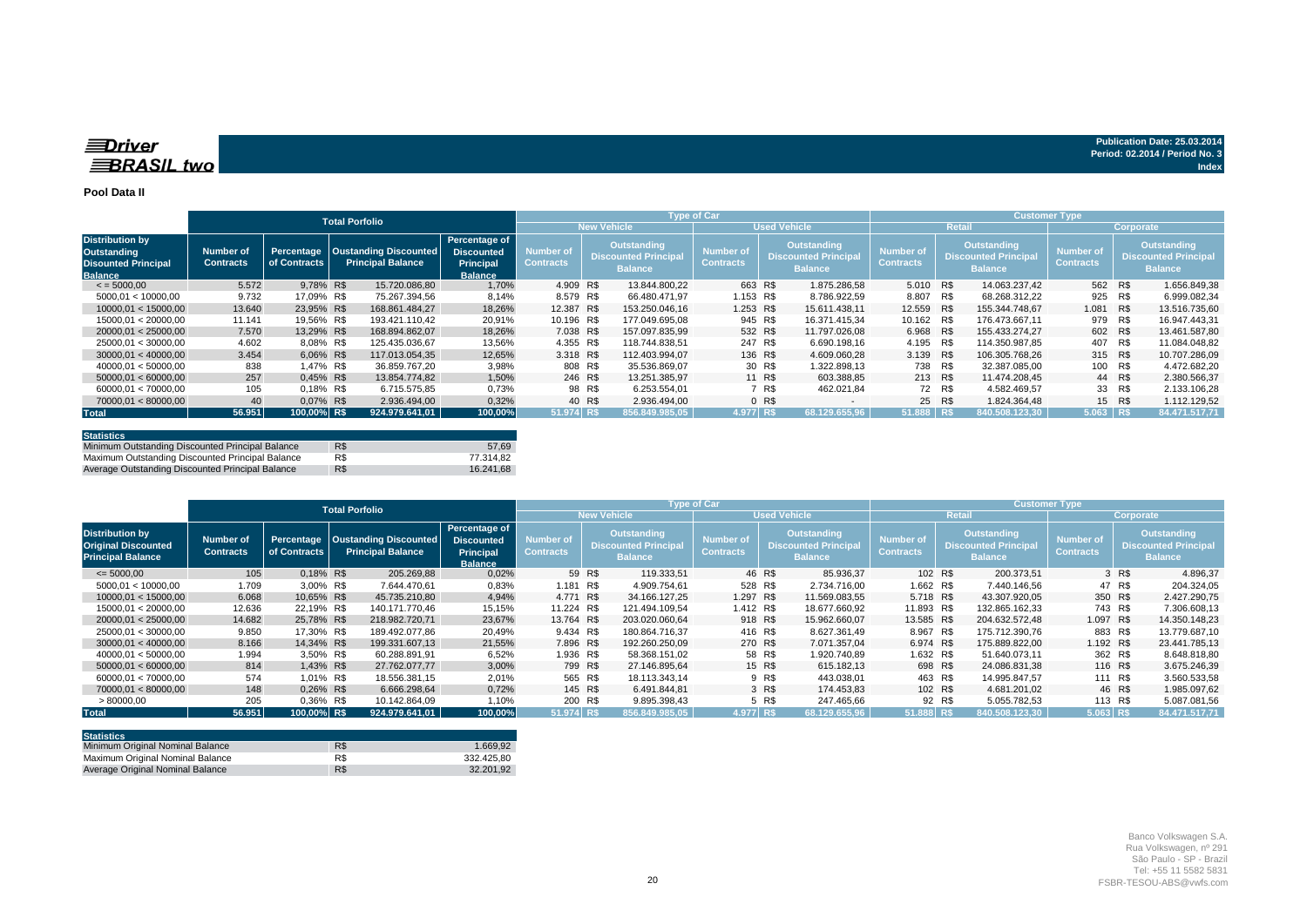### **Spriver BRASIL** two

#### **Pool Data III**

|                                                |                               |              | <b>Total Porfolio</b> |                                                                  |                                                                   | <b>Customer Type</b><br><b>Type of Car</b> |  |                                                              |                               |           |        |                                                                     |                               |         |                                                              |                                      |           |                                                                     |
|------------------------------------------------|-------------------------------|--------------|-----------------------|------------------------------------------------------------------|-------------------------------------------------------------------|--------------------------------------------|--|--------------------------------------------------------------|-------------------------------|-----------|--------|---------------------------------------------------------------------|-------------------------------|---------|--------------------------------------------------------------|--------------------------------------|-----------|---------------------------------------------------------------------|
|                                                |                               |              |                       |                                                                  |                                                                   |                                            |  | <b>New Vehicle</b>                                           |                               |           |        | <b>Used Vehicle</b>                                                 |                               |         | <b>Retail</b>                                                |                                      | Corporate |                                                                     |
| <b>Distribution by</b><br><b>Original Term</b> | Number of<br><b>Contracts</b> | of Contracts |                       | Percentage   Oustanding Discounted  <br><b>Principal Balance</b> | Percentage of<br><b>Discounted</b><br>Principal<br><b>Balance</b> | Number of<br><b>Contracts</b>              |  | Outstanding<br><b>Discounted Principal</b><br><b>Balance</b> | Number of<br><b>Contracts</b> |           |        | <b>Outstanding</b><br><b>Discounted Principal</b><br><b>Balance</b> | Number of<br><b>Contracts</b> |         | Outstanding<br><b>Discounted Principal</b><br><b>Balance</b> | <b>Number of</b><br><b>Contracts</b> |           | <b>Outstanding</b><br><b>Discounted Principal</b><br><b>Balance</b> |
| $01 - 12$                                      | 1.285                         | 2.26% R\$    |                       | 5.613.549,13                                                     | 0,61%                                                             | 1.233 R\$                                  |  | 5.433.430,13                                                 |                               |           | 52 R\$ | 180.119.00                                                          |                               | 959 R\$ | 3.089.983.13                                                 | 326 R\$                              |           | 2.523.566,00                                                        |
| 13 - 24                                        | 12.717                        | 22.33% R\$   |                       | 152.624.467.66                                                   | 16,50%                                                            | 12.296 R\$                                 |  | 149.555.016.07                                               |                               | 421 R\$   |        | 3.069.451.59                                                        | 10.685 R\$                    |         | 123.365.328.87                                               | 2.032 R\$                            |           | 29.259.138,79                                                       |
| $25 - 36$                                      | 12.485                        | 21,92% R\$   |                       | 175.047.289.09                                                   | 18.92%                                                            | 11.419 R\$                                 |  | 163.651.687.53                                               |                               | 1.066 R\$ |        | 11.395.601.56                                                       | 10.950 R\$                    |         | 148.148.261.12                                               | 1.535 R\$                            |           | 26.899.027,97                                                       |
| $37 - 48$                                      | 14.457                        | 25,38% R\$   |                       | 259.490.916,03                                                   | 28,05%                                                            | 12.259 R\$                                 |  | 228.144.919.60                                               |                               | 2.198 R\$ |        | 31.345.996,43                                                       | 13.670 R\$                    |         | 242.484.288.28                                               | 787 R\$                              |           | 17.006.627,75                                                       |
| $49 - 60$                                      | 16.007                        | 28.11% R\$   |                       | 332.203.419.10                                                   | 35,91%                                                            | 14.767 R\$                                 |  | 310.064.931.72                                               |                               | 1.240 R\$ |        | 22.138.487,38                                                       | 15.624 R\$                    |         | 323.420.261.90                                               | 383 R\$                              |           | 8.783.157,20                                                        |
| <b>Total</b>                                   | 56.951                        | 100,00% R\$  |                       | 924.979.641.01                                                   | 100,00%                                                           | 51.974 R\$                                 |  | 856.849.985,05                                               |                               | 4.977 R\$ |        | 68.129.655,96                                                       | 51.888 R\$                    |         | 840.508.123.30                                               | $5.063$ R\$                          |           | 84.471.517,71                                                       |

| <b>Statistics</b>              |      |
|--------------------------------|------|
| Minimum Original Term          |      |
| Maximum Original Term          | 60   |
| Weighted Average Original Term | 45.8 |

|                                                 |                                      |              | <b>Total Porfolio</b>                                            |                                                                          |                                      |                                                              | <b>Type of Car</b>            |             |                                                       | <b>Customer Type</b>          |        |                                                                     |                                      |                                                              |  |  |  |
|-------------------------------------------------|--------------------------------------|--------------|------------------------------------------------------------------|--------------------------------------------------------------------------|--------------------------------------|--------------------------------------------------------------|-------------------------------|-------------|-------------------------------------------------------|-------------------------------|--------|---------------------------------------------------------------------|--------------------------------------|--------------------------------------------------------------|--|--|--|
|                                                 |                                      |              |                                                                  |                                                                          |                                      | <b>New Vehicle</b>                                           |                               |             | <b>Used Vehicle</b>                                   |                               | Retail |                                                                     |                                      | Corporate                                                    |  |  |  |
| <b>Distribution by</b><br><b>Remaining Term</b> | <b>Number of</b><br><b>Contracts</b> | of Contracts | Percentage   Oustanding Discounted  <br><b>Principal Balance</b> | Percentage of<br><b>Discounted</b><br><b>Principal</b><br><b>Balance</b> | <b>Number of</b><br><b>Contracts</b> | Outstanding<br><b>Discounted Principal</b><br><b>Balance</b> | Number of<br><b>Contracts</b> |             | Outstanding<br>Discounted Principal<br><b>Balance</b> | Number of<br><b>Contracts</b> |        | <b>Outstanding</b><br><b>Discounted Principal</b><br><b>Balance</b> | <b>Number of</b><br><b>Contracts</b> | Outstanding<br><b>Discounted Principal</b><br><b>Balance</b> |  |  |  |
| $01 - 12$                                       | 10.301                               | 18.09% R\$   | 66.779.666.58                                                    | 7.22%                                                                    | 9.536 R\$                            | 63.653.021,13                                                |                               | 765 R\$     | 3.126.645.45                                          | 8.442 R\$                     |        | 49.689.723.07                                                       | 1.859 R\$                            | 17.089.943,51                                                |  |  |  |
| $13 - 24$                                       | 19.045                               | 33.44% R\$   | 252.873.325,82                                                   | 27,34%                                                                   | 17.828 R\$                           | 240.832.480,38                                               |                               | 1.217 R\$   | 12.040.845,44                                         | 17.141 R\$                    |        | 218.520.195,14                                                      | 1.904 R\$                            | 34.353.130,68                                                |  |  |  |
| $25 - 36$                                       | 13.217                               | 23.21% R\$   | 252.350.550,31                                                   | 27.28%                                                                   | 11.665 R\$                           | 229.049.077.03                                               |                               | 1.552 R\$   | 23.301.473,28                                         | 12.325 R\$                    |        | 230.961.100.90                                                      | 892 R\$                              | 21.389.449.41                                                |  |  |  |
| $37 - 48$                                       | 10.278                               | 18.05% R\$   | 244.108.448.18                                                   | 26,39%                                                                   | 9.115 R\$                            | 221.404.266.68                                               |                               | 1.163 R\$   | 22.704.181,50                                         | 9.941                         | R\$    | 234.421.454.76                                                      | 337 R\$                              | 9.686.993,42                                                 |  |  |  |
| $49 - 60$                                       | 4.110                                | 7.22% R\$    | 108.867.650,12                                                   | 11,77%                                                                   | 3.830 R\$                            | 101.911.139,83                                               |                               | 280 R\$     | 6.956.510,29                                          | 4.039 R\$                     |        | 106.915.649,43                                                      |                                      | 71 R\$<br>1.952.000,69                                       |  |  |  |
| <b>Total</b>                                    | 56.951                               | 100.00% R\$  | 924.979.641,01                                                   | 100,00%                                                                  | 51.974 R\$                           | 856.849.985.05                                               |                               | $4.977$ R\$ | 68.129.655.96                                         | 51.888 R\$                    |        | 840.508.123,30                                                      | $5.063$ R\$                          | 84.471.517,71                                                |  |  |  |

| <b>Statistics</b>               |      |
|---------------------------------|------|
| Minimum Remaining Term          |      |
| Maximum Remaining Term          | 55   |
| Weighted Average Remaining Term | 31.2 |

|                                            |                               |              | <b>Total Porfolio</b>                                          |                                                                          |                                     |                                                              | <b>Vpe of Car</b>                    |        |                                                                     | <b>Customer Type</b>          |         |                                                              |                               |           |                                                                     |  |  |
|--------------------------------------------|-------------------------------|--------------|----------------------------------------------------------------|--------------------------------------------------------------------------|-------------------------------------|--------------------------------------------------------------|--------------------------------------|--------|---------------------------------------------------------------------|-------------------------------|---------|--------------------------------------------------------------|-------------------------------|-----------|---------------------------------------------------------------------|--|--|
|                                            |                               |              |                                                                |                                                                          |                                     | <b>New Vehicle</b>                                           |                                      |        | <b>Used Vehicle</b>                                                 |                               |         | <b>Retail</b>                                                |                               | Corporate |                                                                     |  |  |
| <b>Distribution by</b><br><b>Seasoning</b> | Number of<br><b>Contracts</b> | of Contracts | Percentage   Oustanding Discounted<br><b>Principal Balance</b> | Percentage of<br><b>Discounted</b><br><b>Principal</b><br><b>Balance</b> | Number of<br>Contracts <sup>1</sup> | Outstanding<br><b>Discounted Principal</b><br><b>Balance</b> | <b>Number of</b><br><b>Contracts</b> |        | <b>Outstanding</b><br><b>Discounted Principal</b><br><b>Balance</b> | Number of<br><b>Contracts</b> |         | Outstanding<br><b>Discounted Principal</b><br><b>Balance</b> | Number of<br><b>Contracts</b> |           | <b>Outstanding</b><br><b>Discounted Principal</b><br><b>Balance</b> |  |  |
| $01 - 12$                                  | 24.036                        | 42.20% R\$   | 448.013.879,59                                                 | 48,43%                                                                   | 22.237 R\$                          | 417.405.220.38                                               | 1.799 R\$                            |        | 30.608.659.21                                                       | 21.668 R\$                    |         | 401.830.402.56                                               | 2.368 R\$                     |           | 46.183.477,03                                                       |  |  |
| 13 - 24                                    | 22.230                        | 39.03% R\$   | 366.411.745.04                                                 | 39,61%                                                                   | 20.166 R\$                          | 337.939.450.00                                               | 2.064 R\$                            |        | 28.472.295.04                                                       | 20.291 R\$                    |         | 336.496.909.21                                               | 1.939 R\$                     |           | 29.914.835,83                                                       |  |  |
| $25 - 36$                                  | 6.269                         | 11.01% R\$   | 75.943.385,77                                                  | 8,21%                                                                    | 5.648 R\$                           | 69.735.927,44                                                | 621 R\$                              |        | 6.207.458,33                                                        | 5.660 R\$                     |         | 68.811.459.85                                                | 609 R\$                       |           | 7.131.925,92                                                        |  |  |
| $37 - 48$                                  | 3.464                         | 6.08% R\$    | 30.622.367,09                                                  | 3,31%                                                                    | 3.057 R\$                           | 28.070.254.14                                                | 407 R\$                              |        | 2.552.112,95                                                        | 3.333 R\$                     |         | 29.460.238.78                                                | 131 R\$                       |           | 1.162.128,31                                                        |  |  |
| $49 - 60$                                  | 952                           | 1.67% R\$    | 3.988.263.52                                                   | 0,43%                                                                    | 866 R\$                             | 3.699.133.09                                                 |                                      | 86 R\$ | 289.130.43                                                          |                               | 936 R\$ | 3.909.112.90                                                 |                               | 16 R\$    | 79.150.62                                                           |  |  |
| <b>Total</b>                               | 56.951                        | 100,00% R\$  | 924.979.641.01                                                 | 100,00%                                                                  | 51.974 R\$                          | 856.849.985.05                                               | 4.977 R\$                            |        | 68.129.655,96                                                       | 51.888 R\$                    |         | 840.508.123.30                                               | $5.063$ RS                    |           | 84.471.517,71                                                       |  |  |

| <b>Statistics</b>          |      |
|----------------------------|------|
| Minimum Seasoning          |      |
| Maximum Seasoning          |      |
| Weighted Average Seasoning | 14.7 |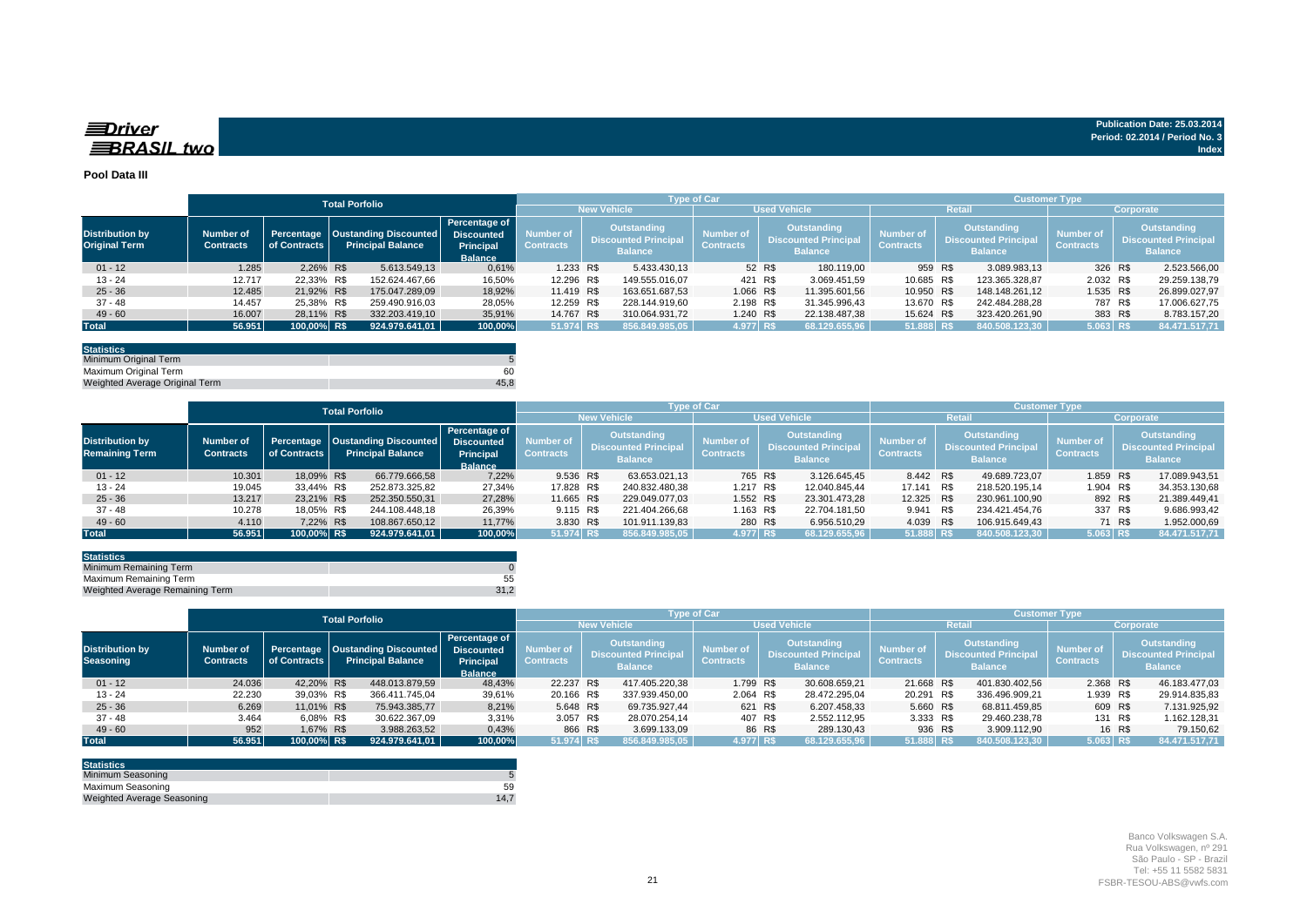### **Spriver BRASIL** two

#### **Pool Data IV**

|                              | <b>Total Porfolio</b>                |                            |                                                              |                                                                          |                               |                                                                     |                | <b>Type of Car</b>                   |                                                                     |               | <b>Customer Type</b>                 |                                                                     |                |                                      |                                                              |               |  |  |  |
|------------------------------|--------------------------------------|----------------------------|--------------------------------------------------------------|--------------------------------------------------------------------------|-------------------------------|---------------------------------------------------------------------|----------------|--------------------------------------|---------------------------------------------------------------------|---------------|--------------------------------------|---------------------------------------------------------------------|----------------|--------------------------------------|--------------------------------------------------------------|---------------|--|--|--|
|                              |                                      |                            |                                                              |                                                                          |                               | <b>New Vehicle</b>                                                  |                | <b>Used Vehicle</b>                  |                                                                     | Retail        | Corporate                            |                                                                     |                |                                      |                                                              |               |  |  |  |
| <b>Distribution by brand</b> | <b>Number of</b><br><b>Contracts</b> | Percentage<br>of Contracts | Outstanding<br><b>Discounted Principal</b><br><b>Balance</b> | Percentage of<br><b>Discounted</b><br><b>Principal</b><br><b>Balance</b> | Number of<br><b>Contracts</b> | <b>Outstanding</b><br><b>Discounted Principal</b><br><b>Balance</b> |                | <b>Number of</b><br><b>Contracts</b> | <b>Outstanding</b><br><b>Discounted Principal</b><br><b>Balance</b> |               | <b>Number of</b><br><b>Contracts</b> | <b>Outstanding</b><br><b>Discounted Principal</b><br><b>Balance</b> |                | <b>Number of</b><br><b>Contracts</b> | Outstanding<br><b>Discounted Principal</b><br><b>Balance</b> |               |  |  |  |
| <b>AUDI</b>                  | 149                                  | 0.26% R\$                  | 5.179.915,25                                                 | 0,56%                                                                    |                               | 137 R\$                                                             | 4.951.984,56   |                                      | 12 R\$                                                              | 227.930,69    | 130 R\$                              |                                                                     | 4.331.384,10   |                                      | 19 R\$                                                       | 848.531,15    |  |  |  |
| <b>SEAT</b>                  |                                      | $0.00\%$ R\$               | 9.922.02                                                     | 0,00%                                                                    |                               | 0 R\$                                                               |                |                                      | R\$                                                                 | 9.922.02      |                                      | R\$                                                                 | 9.922.02       |                                      | $0$ R\$                                                      |               |  |  |  |
| VW C&L                       | 54.708                               | 96.06% R\$                 | 890.143.874,05                                               | 96,23%                                                                   | 51.489 R\$                    |                                                                     | 844.635.941.26 | 3.219 R\$                            |                                                                     | 45.507.932,79 | 49.741 R\$                           |                                                                     | 808.073.557.28 | 4.967 R\$                            |                                                              | 82.070.316,77 |  |  |  |
| OTHER BRANDS                 | 2.093                                | 3,68% R\$                  | 29.645.929.69                                                | 3,21%                                                                    |                               | 348 R\$                                                             | 7.262.059,23   | 1.745 R\$                            |                                                                     | 22.383.870,46 | 2.016 R\$                            |                                                                     | 28.093.259.90  |                                      | 77 R\$                                                       | 1.552.669,79  |  |  |  |
| <b>Total</b>                 | 56.951                               | 100,00% R\$                | 924.979.641,01                                               | 100,00%                                                                  | 51.974 R\$                    |                                                                     | 856.849.985,05 | 4.977 R\$                            |                                                                     | 68.129.655.96 | 51.888 R\$                           |                                                                     | 840.508.123,30 | 5063 R\$                             |                                                              | 84.471.517,71 |  |  |  |

|                                                             |                               |                            | <b>Total Porfolio</b>                                        |                                                                          |                                                                                                            | <b>Type of Car</b>     |                                                                                                             |               | <b>Customer Type</b>          |                                                                     |     |                               |                                                                     |        |               |
|-------------------------------------------------------------|-------------------------------|----------------------------|--------------------------------------------------------------|--------------------------------------------------------------------------|------------------------------------------------------------------------------------------------------------|------------------------|-------------------------------------------------------------------------------------------------------------|---------------|-------------------------------|---------------------------------------------------------------------|-----|-------------------------------|---------------------------------------------------------------------|--------|---------------|
|                                                             |                               |                            |                                                              |                                                                          | <b>New Vehicle</b>                                                                                         |                        |                                                                                                             | <b>Retail</b> | Corporate                     |                                                                     |     |                               |                                                                     |        |               |
| <b>Distribution by</b><br>Geographic<br><b>Distribution</b> | Number of<br><b>Contracts</b> | Percentage<br>of Contracts | Outstanding<br><b>Discounted Principal</b><br><b>Balance</b> | Percentage of<br><b>Discounted</b><br><b>Principal</b><br><b>Balance</b> | <b>Outstanding</b><br><b>Number of</b><br><b>Discounted Principa</b><br><b>Contracts</b><br><b>Balance</b> |                        | <b>Outstanding</b><br><b>Number of</b><br><b>Discounted Principal</b><br><b>Contracts</b><br><b>Balance</b> |               | Number of<br><b>Contracts</b> | <b>Outstanding</b><br><b>Discounted Principal</b><br><b>Balance</b> |     | Number of<br><b>Contracts</b> | <b>Outstanding</b><br><b>Discounted Principal</b><br><b>Balance</b> |        |               |
| AC                                                          | 218                           | 0,38% R\$                  | 4.113.882,35                                                 | 0,44%                                                                    | 176 R\$                                                                                                    | 3.572.254,61           |                                                                                                             | 42 R\$        | 541.627,74                    | 197 R\$                                                             |     | 3.636.545,98                  |                                                                     | 21 R\$ | 477.336,37    |
| <b>AL</b>                                                   | 648                           | 1.14% R\$                  | 9.916.619.88                                                 | 1,07%                                                                    | 601 R\$                                                                                                    | 9.438.849.95           |                                                                                                             | 47 R\$        | 477.769,93                    | 596                                                                 | R\$ | 9.133.513,72                  | 52                                                                  | R\$    | 783.106,16    |
| AM                                                          | 454                           | 0,80% R\$                  | 8.739.536,95                                                 | 0,94%                                                                    | 427 R\$                                                                                                    | 8.291.080,67           |                                                                                                             | 27 R\$        | 448.456,28                    | 326 R\$                                                             |     | 6.392.266,51                  | 128 R\$                                                             |        | 2.347.270,44  |
| AP                                                          | 162                           | 0.28% R\$                  | 3.425.546.16                                                 | 0,37%                                                                    | 160 R\$                                                                                                    | 3.396.217,13           |                                                                                                             | 2 R\$         | 29.329,03                     | 154                                                                 | R\$ | 3.258.645,92                  | 8                                                                   | R\$    | 166.900,24    |
| BA                                                          | 2.227                         | 3,91% R\$                  | 33.913.822.39                                                | 3,67%                                                                    | 1.995 R\$                                                                                                  | 31.095.316.73          |                                                                                                             | 232 R\$       | 2.818.505.66                  | 2.055 R\$                                                           |     | 30.915.918,70                 | 172 R\$                                                             |        | 2.997.903,69  |
| CЕ                                                          | 1.624                         | 2,85% R\$                  | 26.410.835,32                                                | 2,86%                                                                    | 1.476 R\$                                                                                                  | 24.451.995,98          |                                                                                                             | 148 R\$       | 1.958.839,34                  | 1.530 R\$                                                           |     | 24.853.894,91                 | 94                                                                  | R\$    | 1.556.940,41  |
| DF                                                          | 929                           | 1.63% R\$                  | 18.565.464.25                                                | 2,01%                                                                    | 909 R\$                                                                                                    | 18.222.635.04          |                                                                                                             | 20 R\$        | 342.829,21                    | 848 R\$                                                             |     | 17.425.371.32                 | 81                                                                  | R\$    | 1.140.092,93  |
| ES                                                          | 970                           | 1.70% R\$                  | 15.001.774.70                                                | 1,62%                                                                    | 853 R\$                                                                                                    | 13.442.852,86          | 117 R\$                                                                                                     |               | 1.558.921,84                  | 883                                                                 | R\$ | 13.753.291,44                 | 87                                                                  | R\$    | 1.248.483,26  |
| GO                                                          | 2.889                         | 5.07% R\$                  | 47.715.825.73                                                | 5,16%                                                                    | 2.570 R\$                                                                                                  | 43.593.116.01          | 319 R\$                                                                                                     |               | 4.122.709.72                  | 2.716 R\$                                                           |     | 44.763.647.27                 | 173 R\$                                                             |        | 2.952.178,46  |
| MA                                                          | 659                           | 1.16% R\$                  | 11.502.279.36                                                | 1,24%                                                                    | 639 R\$                                                                                                    | 11.312.133,10          |                                                                                                             | 20 R\$        | 190.146,26                    | 638                                                                 | R\$ | 11.100.580,12                 | 21                                                                  | R\$    | 401.699,24    |
| <b>MG</b>                                                   | 5.791                         | 10.17% R\$                 | 89.014.115.26                                                | 9,62%                                                                    | 5.351 R\$                                                                                                  | 83.309.117.19          | 440 R\$                                                                                                     |               | 5.704.998.07                  | 5.226 R\$                                                           |     | 80.356.357.54                 | 565                                                                 | R\$    | 8.657.757,72  |
| <b>MS</b>                                                   | 1.015                         | 1.78% R\$                  | 17.704.729,18                                                | 1,91%                                                                    | 934 R\$                                                                                                    | 16.668.247,28          |                                                                                                             | 81 R\$        | 1.036.481,90                  | 939                                                                 | R\$ | 16.458.091,30                 | 76                                                                  | R\$    | 1.246.637,88  |
| <b>MT</b>                                                   | 816                           | 1.43% R\$                  | 15.847.262.81                                                | 1,71%                                                                    | 765 R\$                                                                                                    | 15.016.405,25          |                                                                                                             | 51 R\$        | 830.857,56                    | 725 R\$                                                             |     | 14.047.060,53                 | 91                                                                  | R\$    | 1.800.202,28  |
| PA                                                          | 1.096                         | 1,92% R\$                  | 20.172.846,24                                                | 2,18%                                                                    | 980 R\$                                                                                                    | 18.509.503,31          |                                                                                                             | 116 R\$       | 1.663.342,93                  | 996 R\$                                                             |     | 18.542.656,23                 | 100                                                                 | R\$    | 1.630.190,01  |
| PB                                                          | 742                           | 1,30% R\$                  | 12.376.457.11                                                | 1,34%                                                                    | 692 R\$                                                                                                    | 11.701.557,16          |                                                                                                             | 50 R\$        | 674.899.95                    | 700 R\$                                                             |     | 11.576.254,91                 |                                                                     | 42 R\$ | 800.202,20    |
| PE                                                          | 2.111                         | 3,71% R\$                  | 33.260.430,36                                                | 3,60%                                                                    | 2.022 R\$                                                                                                  | 31.999.589,05          |                                                                                                             | 89 R\$        | 1.260.841,31                  | 1.910 R\$                                                           |     | 30.689.728,72                 | 201                                                                 | R\$    | 2.570.701,64  |
| PI                                                          | 588                           | 1.03% R\$                  | 10.468.899.27                                                | 1,13%                                                                    | 575 R\$                                                                                                    | 10.275.738.96          |                                                                                                             | 13 R\$        | 193.160.31                    | 544 R\$                                                             |     | 9.727.981.34                  | 44                                                                  | R\$    | 740.917,93    |
| <b>PR</b>                                                   | 4.427                         | 7,77% R\$                  | 71.546.725,76                                                | 7,73%                                                                    | 3.922 R\$                                                                                                  | 64.253.787,35          | 505                                                                                                         | R\$           | 7.292.938,41                  | 3.823                                                               | R\$ | 61.282.063,23                 | 604                                                                 | R\$    | 10.264.662,53 |
| <b>RJ</b>                                                   | 4.242                         | 7,45% R\$                  | 72.578.663.28                                                | 7,85%                                                                    | 3.896 R\$                                                                                                  | 67.131.540,80          |                                                                                                             | 346 R\$       | 5.447.122,48                  | 3.921 R\$                                                           |     | 67.164.276,73                 | 321                                                                 | R\$    | 5.414.386,55  |
| <b>RN</b>                                                   | 538                           | 0.94% R\$                  | 8.956.941.61                                                 | 0.97%                                                                    | 521 R\$                                                                                                    | 8.741.791.25           |                                                                                                             | 17 R\$        | 215.150.36                    | 483                                                                 | R\$ | 7.985.521.92                  | 55                                                                  | R\$    | 971.419,69    |
| <b>RO</b>                                                   | 521                           | 0,91% R\$                  | 9.062.428,96                                                 | 0,98%                                                                    | 486 R\$                                                                                                    | 8.621.886,90           |                                                                                                             | 35 R\$        | 440.542,06                    | 484 R\$                                                             |     | 8.419.062,10                  | 37                                                                  | R\$    | 643.366,86    |
| <b>RR</b>                                                   | 105                           | 0.18% R\$                  | 2.037.569.59                                                 | 0,22%                                                                    |                                                                                                            | 94 R\$<br>1.884.197.71 |                                                                                                             | 11 R\$        | 153.371.88                    | 84                                                                  | R\$ | 1.504.200.75                  | 21                                                                  | R\$    | 533.368,84    |
| <b>RS</b>                                                   | 4.344                         | 7,63% R\$                  | 66.287.993,56                                                | 7,17%                                                                    | 3.943 R\$                                                                                                  | 61.436.928,75          | 401 R\$                                                                                                     |               | 4.851.064,81                  | 3.961                                                               | R\$ | 59.858.087,97                 | 383                                                                 | R\$    | 6.429.905,59  |
| SC                                                          | 4.218                         | 7.41% R\$                  | 71.589.645.45                                                | 7.74%                                                                    | 3.788 R\$                                                                                                  | 65.554.058,53          |                                                                                                             | 430 R\$       | 6.035.586.92                  | 3.874 R\$                                                           |     | 65.847.144.17                 | 344                                                                 | R\$    | 5.742.501,28  |
| <b>SE</b>                                                   | 536                           | 0,94% R\$                  | 8.935.391,46                                                 | 0,97%                                                                    | 486 R\$                                                                                                    | 8.198.321,97           |                                                                                                             | 50 R\$        | 737.069.49                    | 472 R\$                                                             |     | 7.863.625.81                  |                                                                     | 64 R\$ | 1.071.765,65  |
| SP                                                          | 14.798                        | 25.98% R\$                 | 231.019.851.66                                               | 24,98%                                                                   | 13.452 R\$                                                                                                 | 212.206.005,43         | 1.346 R\$                                                                                                   |               | 18.813.846,23                 | 13.538 R\$                                                          |     | 209.480.067,45                | 1.260                                                               | R\$    | 21.539.784,21 |
| <b>TO</b>                                                   | 283                           | 0.50% R\$                  | 4.814.102,36                                                 | 0,52%                                                                    | 261 R\$                                                                                                    | 4.524.856,08           |                                                                                                             | 22 R\$        | 289.246,28                    | 265 R\$                                                             |     | 4.472.266,71                  |                                                                     | 18 R\$ | 341.835,65    |
| <b>Total</b>                                                | 56.951                        | 100,00% R\$                | 924.979.641,01                                               | 100.00%                                                                  | 51.974 R\$                                                                                                 | 856.849.985.05         | 4.977 R\$                                                                                                   |               | 68.129.655.96                 | 51.888 R\$                                                          |     | 840.508.123.30                | $5.063$ R\$                                                         |        | 84.471.517,71 |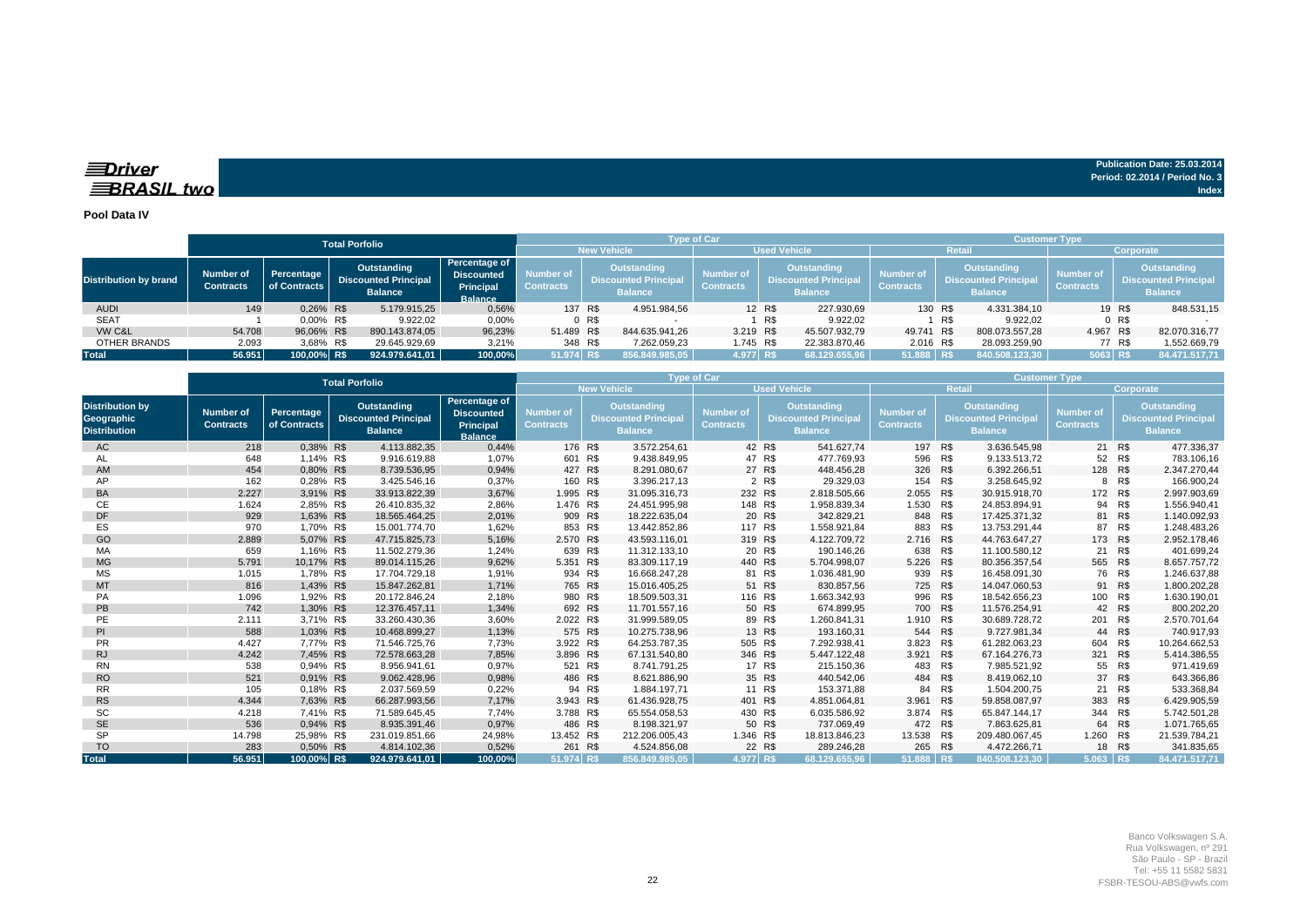### $\equiv$ Driver **BRASIL** two

#### **Pool Data V**

| <b>Total Porfolio</b>                   |                   |                                      |                                   |                                                              | <b>Type of Car</b>                                                |                               |        |                                                                     | <b>Customer Type</b>          |                     |                                                                     |                               |           |                                                                     |                               |        |                                                                     |
|-----------------------------------------|-------------------|--------------------------------------|-----------------------------------|--------------------------------------------------------------|-------------------------------------------------------------------|-------------------------------|--------|---------------------------------------------------------------------|-------------------------------|---------------------|---------------------------------------------------------------------|-------------------------------|-----------|---------------------------------------------------------------------|-------------------------------|--------|---------------------------------------------------------------------|
|                                         |                   |                                      |                                   |                                                              |                                                                   |                               |        | <b>New Vehicle</b>                                                  |                               | <b>Used Vehicle</b> |                                                                     | Retail                        | Corporate |                                                                     |                               |        |                                                                     |
| <b>Distribution by Brand</b><br>& Model | <b>Model</b>      | <b>Number of</b><br><b>Contracts</b> | <b>Percentage</b><br>of Contracts | Outstanding<br><b>Discounted Principal</b><br><b>Balance</b> | Percentage of<br><b>Discounted</b><br>Principal<br><b>Balance</b> | Number of<br><b>Contracts</b> |        | <b>Outstanding</b><br><b>Discounted Principal</b><br><b>Balance</b> | Number of<br><b>Contracts</b> |                     | <b>Outstanding</b><br><b>Discounted Principal</b><br><b>Balance</b> | Number of<br><b>Contracts</b> |           | <b>Outstanding</b><br><b>Discounted Principal</b><br><b>Balance</b> | Number of<br><b>Contracts</b> |        | <b>Outstanding</b><br><b>Discounted Principal</b><br><b>Balance</b> |
| VW                                      | <b>AMAROK</b>     | 1.431                                | 2,51% R\$                         | 44.556.126,81                                                | 4,82%                                                             | 1.408 R\$                     |        | 43.765.069,12                                                       |                               | 23 R\$              | 791.057,69                                                          | 1.105 R\$                     |           | 33.384.832,98                                                       | 326 R\$                       |        | 11.171.293,83                                                       |
|                                         | <b>BORA</b>       | 19                                   | 0,03% R\$                         | 264.912,58                                                   | 0,03%                                                             |                               | 4 R\$  | 40.235,02                                                           |                               | 15 R\$              | 224.677,56                                                          |                               | 17 R\$    | 212.949,84                                                          |                               | 2 R\$  | 51.962,74                                                           |
|                                         | <b>CROSSFOX</b>   | 1.161                                | 2,04% R\$                         | 23.404.324,30                                                | 2,53%                                                             | 1.065 R\$                     |        | 21.693.526,80                                                       |                               | 96 R\$              | 1.710.797,50                                                        | 1.123 R\$                     |           | 22.652.148,57                                                       |                               | 38 R\$ | 752.175,73                                                          |
|                                         | <b>FOX</b>        | 12.475                               | 21,90% R\$                        | 192.714.799,15                                               | 20,83%                                                            | 11.888 R\$                    |        | 184.032.176,80                                                      | 587 R\$                       |                     | 8.682.622,35                                                        | 12.007 R\$                    |           | 185.862.946,76                                                      | 468 R\$                       |        | 6.851.852,39                                                        |
|                                         | <b>FUSCA</b>      | 12                                   | 0,02% R\$                         | 367.317,32                                                   | 0,04%                                                             |                               | 12 R\$ | 367.317,32                                                          |                               | 0 R\$               | $\overline{\phantom{a}}$                                            |                               | 10 R\$    | 295.549,99                                                          |                               | 2 R\$  | 71.767,33                                                           |
|                                         | GOL               | 22.533                               | 39,57% R\$                        | 329.938.032,88                                               | 35,67%                                                            | 21.091 R\$                    |        | 313.025.805,27                                                      | 1.442 R\$                     |                     | 16.912.227,61                                                       | 20.563 R\$                    |           | 304.222.127,27                                                      | 1.970 R\$                     |        | 25.715.905,61                                                       |
|                                         | <b>GOLF</b>       | 580                                  | 1,02% R\$                         | 11.872.051,48                                                | 1,28%                                                             | 480 R\$                       |        | 10.112.698,96                                                       | 100 R\$                       |                     | 1.759.352,52                                                        | 506 R\$                       |           | 10.587.625,86                                                       |                               | 74 R\$ | 1.284.425,62                                                        |
|                                         | <b>JETTA</b>      | 528                                  | 0,93% R\$                         | 14.404.375,36                                                | 1,56%                                                             | 501 R\$                       |        | 13.659.202,44                                                       |                               | 27 R\$              | 745.172,92                                                          | 454 R\$                       |           | 12.186.587,23                                                       |                               | 74 R\$ | 2.217.788,13                                                        |
|                                         | <b>KOMBI</b>      | 906                                  | 1,59% R\$                         | 16.230.518,59                                                | 1,75%                                                             | 801 R\$                       |        | 14.705.291,37                                                       | 105 R\$                       |                     | 1.525.227,22                                                        | 360 R\$                       |           | 6.336.528,39                                                        | 546 R\$                       |        | 9.893.990,20                                                        |
|                                         | <b>NEW BEETLE</b> | 5                                    | 0,01% R\$                         | 48.238,21                                                    | 0,01%                                                             |                               | 3 R\$  | 22.995,79                                                           |                               | 2 R\$               | 25.242,42                                                           |                               | 5 R\$     | 48.238,21                                                           |                               | 0 R\$  |                                                                     |
|                                         | <b>PARATI</b>     | 109                                  | 0,19% R\$                         | 1.115.787,85                                                 | 0,12%                                                             |                               | 70 R\$ | 653.580,11                                                          |                               | 39 R\$              | 462.207,74                                                          |                               | 65 R\$    | 687.769,19                                                          |                               | 44 R\$ | 428.018,66                                                          |
|                                         | PASSAT            | 41                                   | 0,07% R\$                         | 1.076.275,75                                                 | 0,12%                                                             |                               | 35 R\$ | 873.632,61                                                          |                               | 6 R\$               | 202.643,14                                                          |                               | 29 R\$    | 752.833,70                                                          |                               | 12 R\$ | 323.442,05                                                          |
|                                         | <b>POLO</b>       | 376                                  | 0,66% R\$                         | 6.413.022,95                                                 | 0,69%                                                             | 305 R\$                       |        | 5.422.980,20                                                        |                               | 71 R\$              | 990.042,75                                                          | 357 R\$                       |           | 6.061.448,49                                                        |                               | 19 R\$ | 351.574,46                                                          |
|                                         | POLO CLASSIC      | $\overline{1}$                       | 0,00% R\$                         | 1.398,64                                                     | 0,00%                                                             |                               | 0 R\$  |                                                                     |                               | 1 R\$               | 1.398,64                                                            |                               | 1 R\$     | 1.398,64                                                            |                               | 0 R\$  |                                                                     |
|                                         | POLO SEDAN        | 746                                  | 1,31% R\$                         | 13.827.478,76                                                | 1,49%                                                             | 619 R\$                       |        | 11.989.007,16                                                       | 127 R\$                       |                     | 1.838.471,60                                                        | 692 R\$                       |           | 12.798.537,81                                                       |                               | 54 R\$ | 1.028.940,95                                                        |
|                                         | SANTANA           | -8                                   | 0,01% R\$                         | 65.299,50                                                    | 0,01%                                                             |                               | 0 R\$  |                                                                     |                               | 8 R\$               | 65.299,50                                                           |                               | 8 R\$     | 65.299,50                                                           |                               | 0 R\$  |                                                                     |
|                                         | <b>SAVEIRO</b>    | 2.836                                | 4,98% R\$                         | 48.213.243,12                                                | 5,21%                                                             | 2.703 R\$                     |        | 46.097.215,40                                                       | 133 R\$                       |                     | 2.116.027,72                                                        | 2.035 R\$                     |           | 35.564.275,28                                                       | 801 R\$                       |        | 12.648.967,84                                                       |
|                                         | <b>SPACECROSS</b> | 217                                  | 0,38% R\$                         | 4.981.664,25                                                 | 0,54%                                                             | 207 R\$                       |        | 4.728.575,35                                                        |                               | 10 R\$              | 253.088,90                                                          | 208 R\$                       |           | 4.661.076,41                                                        |                               | 9 R\$  | 320.587,84                                                          |
|                                         | <b>SPACEFOX</b>   | 1.459                                | 2,56% R\$                         | 26.415.615,82                                                | 2,86%                                                             | 1.309 R\$                     |        | 23.863.022,57                                                       | 150 R\$                       |                     | 2.552.593,25                                                        | 1.385 R\$                     |           | 25.033.034,97                                                       |                               | 74 R\$ | 1.382.580,85                                                        |
|                                         | <b>TIGUAN</b>     | 208                                  | 0,37% R\$                         | 5.277.535,42                                                 | 0,57%                                                             | 205 R\$                       |        | 5.193.795,17                                                        |                               | 3 R\$               | 83.740,25                                                           | 178 R\$                       |           | 4.499.850,46                                                        |                               | 30 R\$ | 777.684,96                                                          |
|                                         | <b>TOUAREG</b>    | 3                                    | 0,01% R\$                         | 162.503,05                                                   | 0,02%                                                             |                               | 3 R\$  | 162.503,05                                                          |                               | 0 R\$               |                                                                     |                               | 1 R\$     | 64.837,67                                                           |                               | 2 R\$  | 97.665,38                                                           |
|                                         | VOYAGE            | 9.053                                | 15,90% R\$                        | 148.767.074,26                                               | 16,08%                                                            | 8.779 R\$                     |        | 144.201.032,75                                                      | 274 R\$                       |                     | 4.566.041,51                                                        | 8.631 R\$                     |           | 142.067.382,06                                                      | 422 R\$                       |        | 6.699.692,20                                                        |
|                                         | <b>OTHER VW</b>   |                                      | 0,00% R\$                         | 26.278,00                                                    | 0,00%                                                             |                               | 1 R\$  | 26.278,00                                                           |                               |                     |                                                                     |                               | 1 R\$     | 26.278,00                                                           |                               |        |                                                                     |
| <b>Sub-Total VW</b>                     |                   | 54.708                               | 96,06% R\$                        | 890.143.874,05                                               | 96,23%                                                            | 51.489 R\$                    |        | 844.635.941,26                                                      | 3.219 R\$                     |                     | 45.507.932.79                                                       | 49.741 R\$                    |           | 808.073.557,28                                                      | 4.967 R\$                     |        | 82.070.316,77                                                       |
| Audi                                    | A1                | 37                                   | 0,06% R\$                         | 815.043,24                                                   | 0,09%                                                             |                               | 36 R\$ | 770.207,93                                                          |                               | 1 R\$               | 44.835,31                                                           |                               | 35 R\$    | 780.733,73                                                          |                               | 2 R\$  | 34.309,51                                                           |
|                                         | A <sub>3</sub>    | 23                                   | 0,04% R\$                         | 698.770,20                                                   | 0,08%                                                             |                               | 14 R\$ | 554.572,34                                                          |                               | 9 R\$               | 144.197,86                                                          |                               | 20 R\$    | 549.975,55                                                          |                               | 3 R\$  | 148.794,65                                                          |
|                                         | A4                | 58                                   | 0,10% R\$                         | 2.096.679,39                                                 | 0,23%                                                             |                               | 56 R\$ | 2.057.781,87                                                        |                               | 2 R\$               | 38.897,52                                                           |                               | 50 R\$    | 1.782.200,15                                                        |                               | 8 R\$  | 314.479,24                                                          |
|                                         | A <sub>5</sub>    | 8                                    | 0,01% R\$                         | 507.010,06                                                   | 0,05%                                                             |                               | 8 R\$  | 507.010,06                                                          |                               | 0 R\$               |                                                                     |                               | 5 R\$     | 328.864,18                                                          |                               | 3 R\$  | 178.145,88                                                          |
|                                         | Q3                | 20                                   | 0,04% R\$                         | 930.674,00                                                   | 0,10%                                                             |                               | 20 R\$ | 930.674,00                                                          |                               | 0 R\$               |                                                                     |                               | 17 R\$    | 757.872,13                                                          |                               | 3 R\$  | 172.801,87                                                          |
|                                         | Q <sub>5</sub>    |                                      | 0,00% R\$                         | 37.019,69                                                    | 0,00%                                                             |                               | 1 R\$  | 37.019,69                                                           |                               | 0 R\$               |                                                                     |                               | 1 R\$     | 37.019,69                                                           |                               | 0 R\$  |                                                                     |
|                                         | <b>TT</b>         | $\overline{2}$                       | 0,00% R\$                         | 94.718,67                                                    | 0,01%                                                             |                               | 2 R\$  | 94.718,67                                                           |                               | 0 R\$               |                                                                     |                               | 2 R\$     | 94.718,67                                                           |                               | 0 R\$  |                                                                     |
| <b>Sub-Total Audi</b>                   |                   | 149                                  | 0,26% R\$                         | 5.179.915,25                                                 | 0,56%                                                             | 137 R\$                       |        | 4.951.984,56                                                        |                               | 12 R\$              | 227.930.69                                                          | $130$ R\$                     |           | 4.331.384,10                                                        |                               | 19 R\$ | 848.531,15                                                          |
| Seat                                    | <b>IBIZA</b>      |                                      | 0,00% R\$                         | 9.922,02                                                     | 0,00%                                                             |                               |        |                                                                     |                               | 1 R\$               | 9.922,02                                                            |                               | 1 R\$     | 9.922,02                                                            |                               |        |                                                                     |
| <b>Sub-Total Seat</b>                   |                   |                                      | 0,00% R\$                         | 9.922,02                                                     | 0,00%                                                             |                               | 0 R\$  | <b>Contract</b>                                                     |                               | $1$ R\$             | 9.922,02                                                            |                               | 1 R\$     | 9.922,02                                                            |                               | 0 R    | <b>Service</b>                                                      |
| Other Brands                            | Other Brands      | 2.093                                | 3,68% R\$                         | 29.645.929,69                                                | 3,21%                                                             | 348 R\$                       |        | 7.262.059,23                                                        | 1.745 R\$                     |                     | 22.383.870,46                                                       | 2.016 R\$                     |           | 28.093.259,90                                                       |                               | 77 R\$ | 1.552.669,79                                                        |
| <b>Sub-Total Other Brands</b>           |                   | 2.093                                | 3,68% R\$                         | 29.645.929,69                                                | 3,21%                                                             | 348 R\$                       |        | 7.262.059.23                                                        | 1.745 R\$                     |                     | 22.383.870,46                                                       | 2.016 R\$                     |           | 28.093.259.90                                                       |                               | 77 R\$ | 1.552.669,79                                                        |
| <b>Total</b>                            |                   | 56.951                               | 100,00% R\$                       | 924.979.641,01                                               | 100,00%                                                           | 51.974 R\$                    |        | 856.849.985.05                                                      | 4.977 R\$                     |                     | 68.129.655.96                                                       | 51.888 R\$                    |           | 840.508.123.30                                                      | $5.063$ R\$                   |        | 84.471.517,71                                                       |